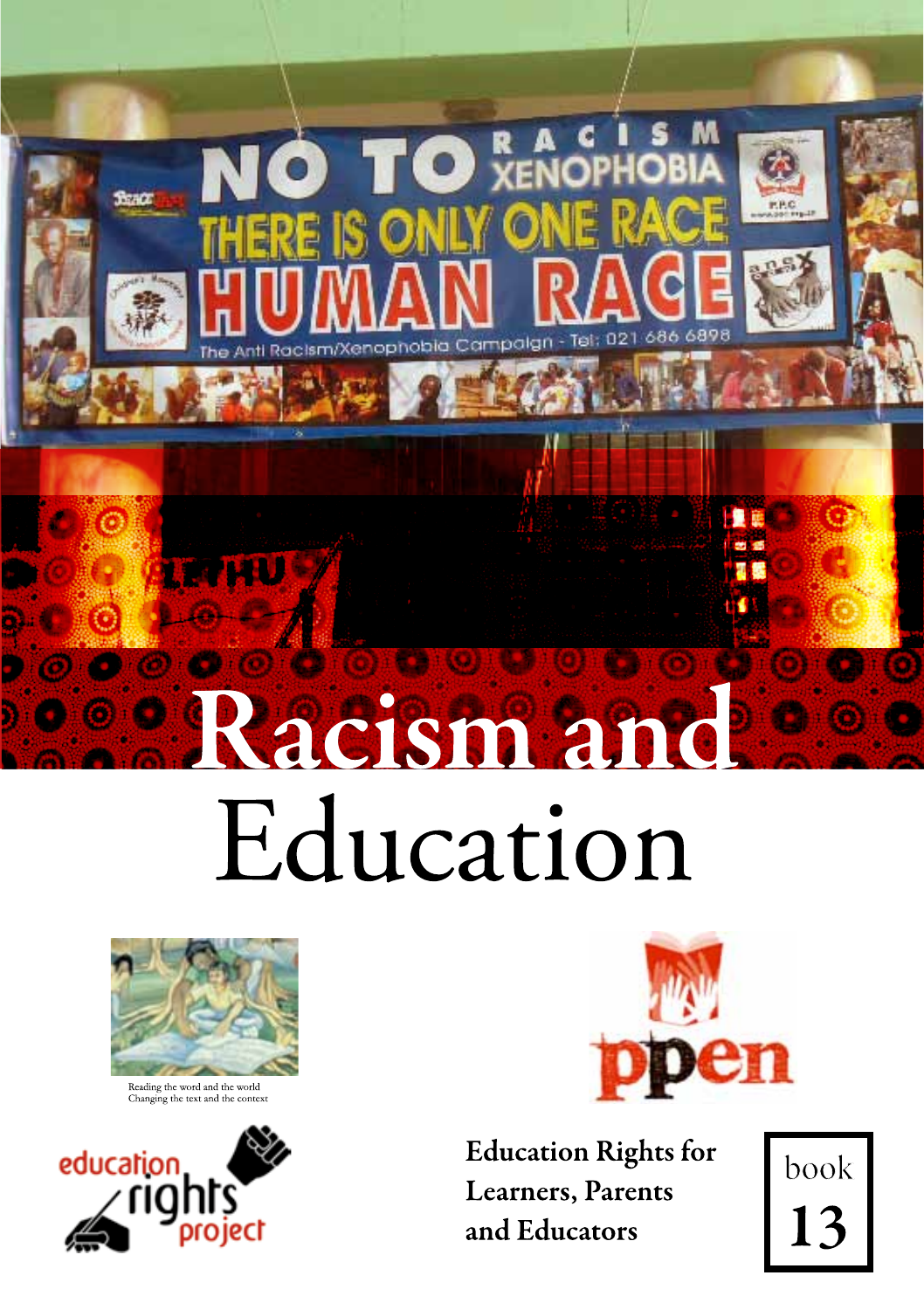

*"On Saturday, 9 August 2008, a conference took place at Oval North High School in Mitchell's Plain where the children of Cape Town and children's organisations united against xenophobia and racism. [500 children attended.] Everyone was well prepared and willing to participate and there were many things that took place like poetry, drama, music, and also there were messages of support that were read by the MCs in different languages.*



*Everyone felt free to talk and share their views, and they talked about how South Africans could beat, attack, steal from their sisters and brothers while we are one blood. "Where can we go if we are doing this to each other" asked one delegate. There was testimony by a young girl affected by these xenophobic attacks and everyone was proud of this little girl."*

Ayanda Tomose (16 years) - from the National newsletter of the Children's Movement photos on cover and this page courtesy of the Children's Movement. Contact details at the end of the booklet.

## **Racism and Education**

Neville Alexander & Salim Vally

layout & design by [nicolas.red@gmail.com](mailto:nicolas.red@gmail.com)

We have attempted to ensure that the information in this booklet is accurate up to the time of publication, November 2010. Policies, laws and regulations change. Please contact the CERT or PPEN for regular updates. Find their contact details on the back inside cover.

Non-profit organisations are welcome to make copies of the booklet. Please acknowledge the Education Rights Project. Suggestions for improvements are appreciated.

Thanks to the Rosa Luxemburg Foundation for supporting this initiative.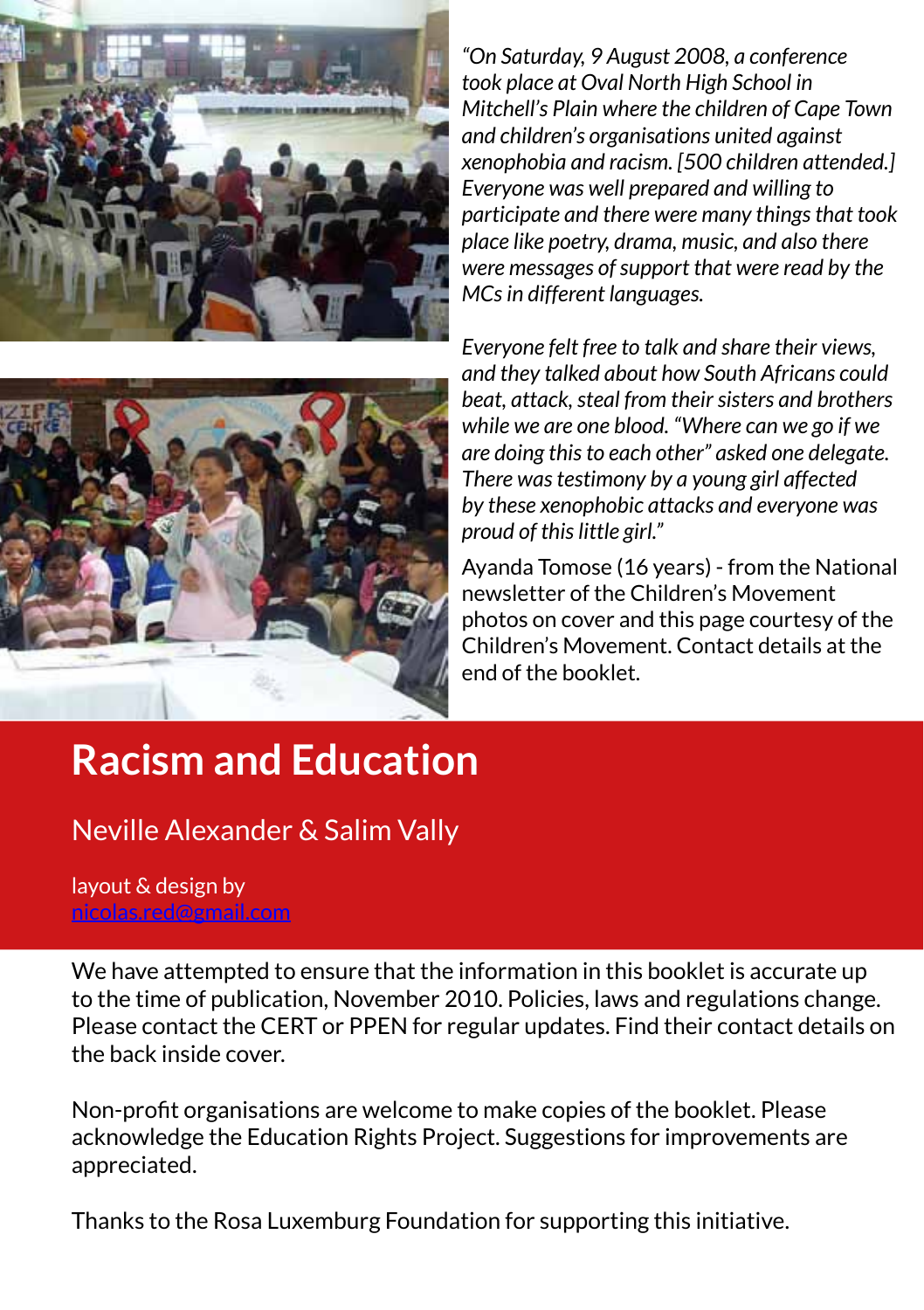

Changing the text and the context



**Centre for Education Rights and Transformation** 



Public Participation in Education Network

## The struggle for public quality education continues!

## **How to contact us:**

**The Centre for Education Rights and Transformation (CERT)** Cottage 8, Research Village, Bunting Road Campus University of Johannesburg, Auckland Park, 2006

**Tel:** +27 11 559 1148 **Fax:** +27 11 559 1128 **e-mail:** [esekgobela@uj.ac.za](mailto:esekgobela@uj.ac.za)

**Visit our website: <http://www.uj.ac.za/EN/Faculties/edu/Centresandinstitutes/CERT>/**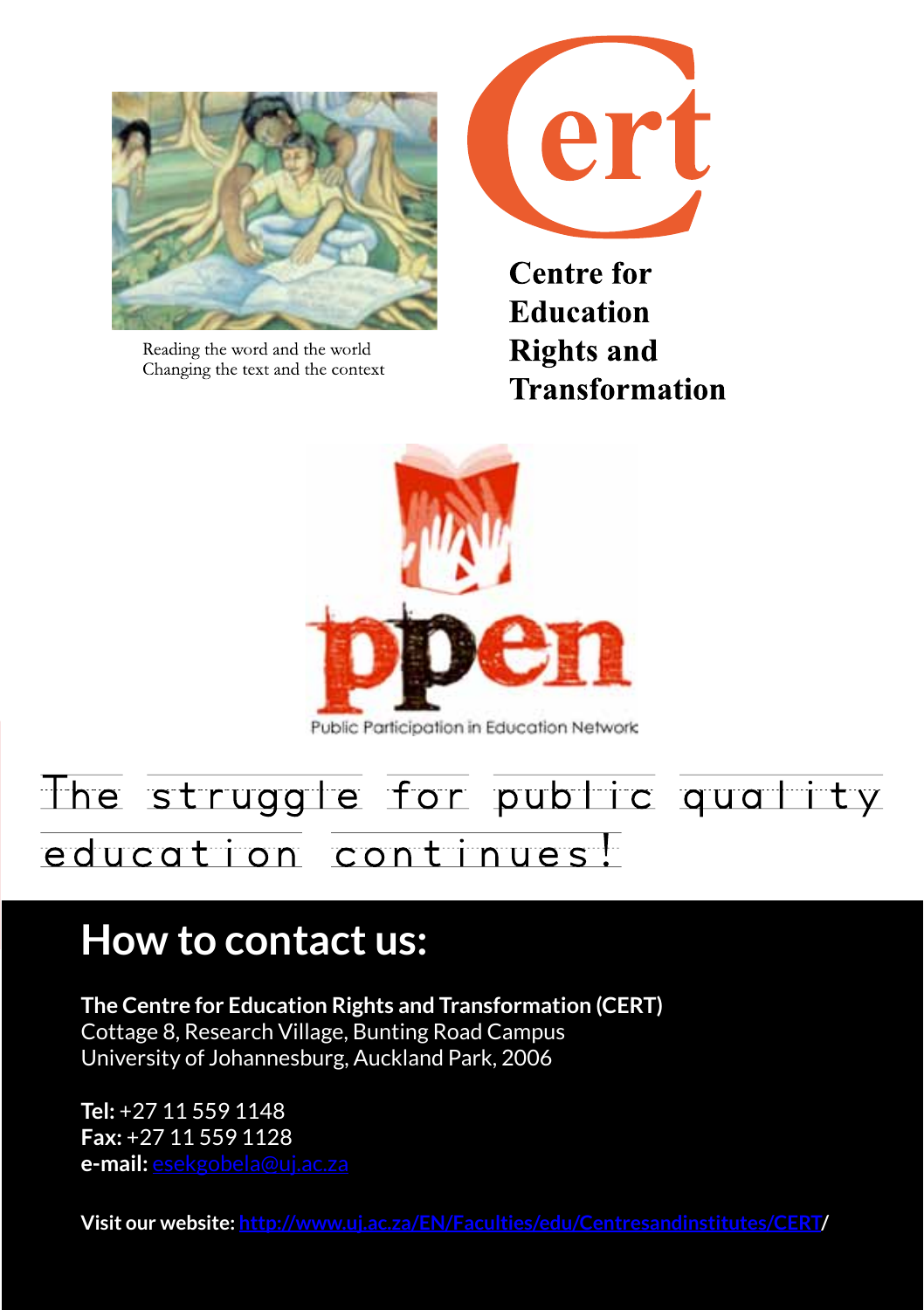### **ERP booklets in this series**

- **1. HIV: The rights of learners and educators**
- **2. Sexual Violence: The rights of learners and educators**
- **3. The Education Rights of Refugees, Asylum Seekers and Migrants**
- **4. Language Rights and Schools**
- **5. Religion and Schools**
- **6. Disability: The rights of learners**
- **7. School Governing Bodies: Rights and responsibilities**
- **8. The cost of schooling: Your Rights**
- **9. Admission Policy: Your Rights**
- **10. The Rights of Adult Learners**
- **11. Corporal Punishment and Bullying: The Rights of Learners**
- **12. Early Childhood Development and Education Rights**
- **Racism and Education**
- **14. School Nutrition and the Right of learners**

These booklets are dedicated to the millions of young people who are brutalised by the socio-economic and socio-cultural cruelties of life. Unfortunately, young people are also brutalised by those who are meant to provide healing in our country, at home and in school.

These booklets are also dedicated to those educators in formal and informal institutions, and organic intellectuals in social movements and unions, who see their own knowledge as a gift of trust from the people, who see the learning process as a mutual experience, who encourage the building of selfdiscipline and hard work through their own example, and whose greatest happiness comes from seeing those with whom they have been exploring and changing the world around them, go on to share the process with others.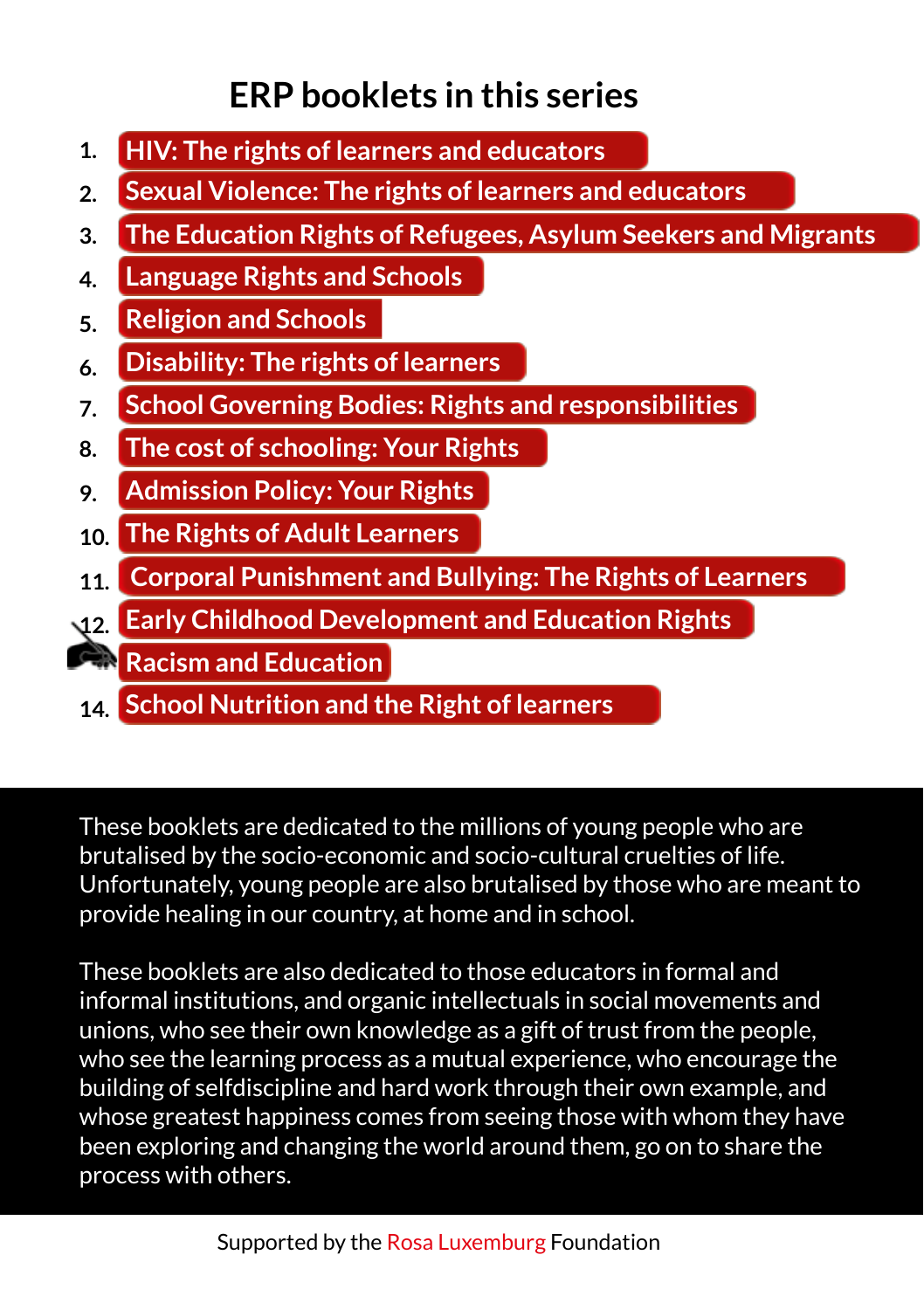## Contents

|                                                                                                                                 | page           |
|---------------------------------------------------------------------------------------------------------------------------------|----------------|
| Introduction                                                                                                                    | $\overline{2}$ |
| The Legacy of Racism in South African Education                                                                                 | 3              |
| What does the law say?                                                                                                          | 5              |
| Are there different 'races'?                                                                                                    | $\overline{7}$ |
| Stereotypes                                                                                                                     | 8              |
| Racism explained to my daughter                                                                                                 | 9              |
| What are the origins of racism?                                                                                                 | 10             |
| Can victims of racism or other forms<br>of discrimination become racists?                                                       | 13             |
| What can we do to counter and fight against racism<br>and other forms of discrimination?                                        | 14             |
| The Rainbow Nation or the Groot Gariep?                                                                                         | 16             |
| Ways of dealing with discrimination in and through education                                                                    | 18             |
| Tolerance vs. Transformation: Different approaches<br>Anti-Discrimination in Schools<br><b>Teacher Training and Development</b> | 19<br>25<br>27 |
| <b>Useful Resources</b>                                                                                                         | 28             |
| <b>Useful Contacts</b>                                                                                                          | 30             |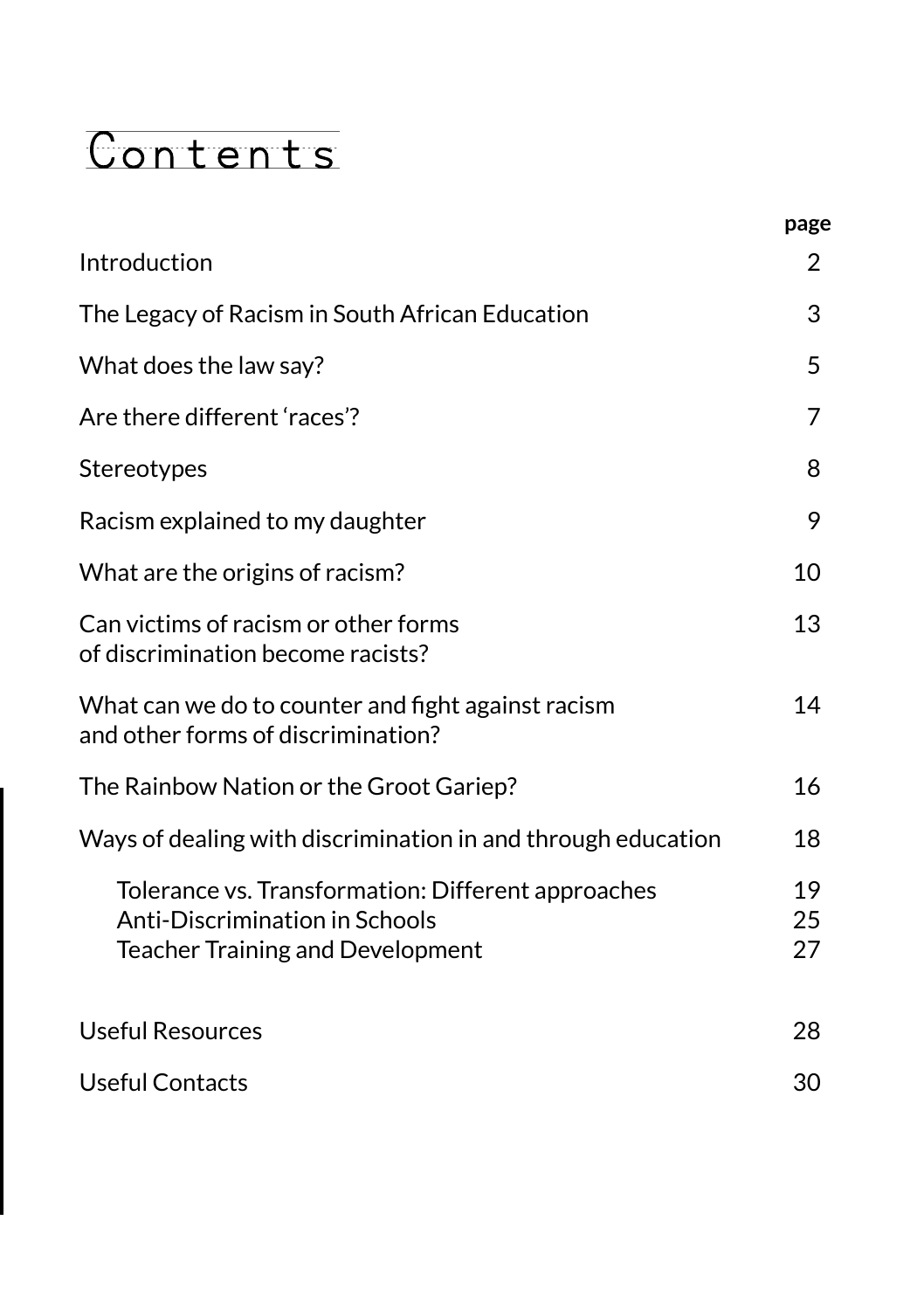## Introduction

In South Africa after apartheid, we have a very important task. South African society including the education system was based on discrimination for a long time. It is therefore not surprising that the attitudes and practices of the past continue and sometimes develop in new ways. Our laws today do away with all apartheid legislation in education, there are now new values informing teaching and learning and a curriculum which intends to promote non-racism and non-sexism. Still, discrimination continues to exist. Apartheid laws, including those in education, were the scaffolding or temporary support while the structure of inequality was being built. Since 1994, the scaffolding has been removed but the structure of inequality which gives rise to discrimination remains.

Our country was well known for racism among the nations of the world during the apartheid period. Today because racist ideas and practices are spreading rapidly across the world as a result of migration, people in all countries look toward South Africa for hopeful signals that it is possible to eradicate racial prejudice, race thinking and racism. This is one of many reasons why we have to look carefully at our education system, what we are teaching our young people and the examples we are setting for them to follow.

Discrimination of any kind is against the legacy of our liberation struggle and the human rights ethos on which our Constitution is based. If we don't speak out and act against discrimination it will eventually come back to haunt us, as we have seen recently in the violent attacks on so-called foreign nationals from other African countries and against gay and lesbian persons, especially in the townships. The xenophobic disaster of May 2008 is a reminder to all of us that prejudice and discrimination against others can be mobilised easily. Education and advocacy campaigns as well as government protection in terms of the law and the Constitution are essential if we are to reduce, and even eliminate, the dangers of the collapse of democratic South Africa. Discrimination thrives in an environment where people are materially and physically insecure. The fight against discrimination is also a fight against poverty, unemployment and inequality.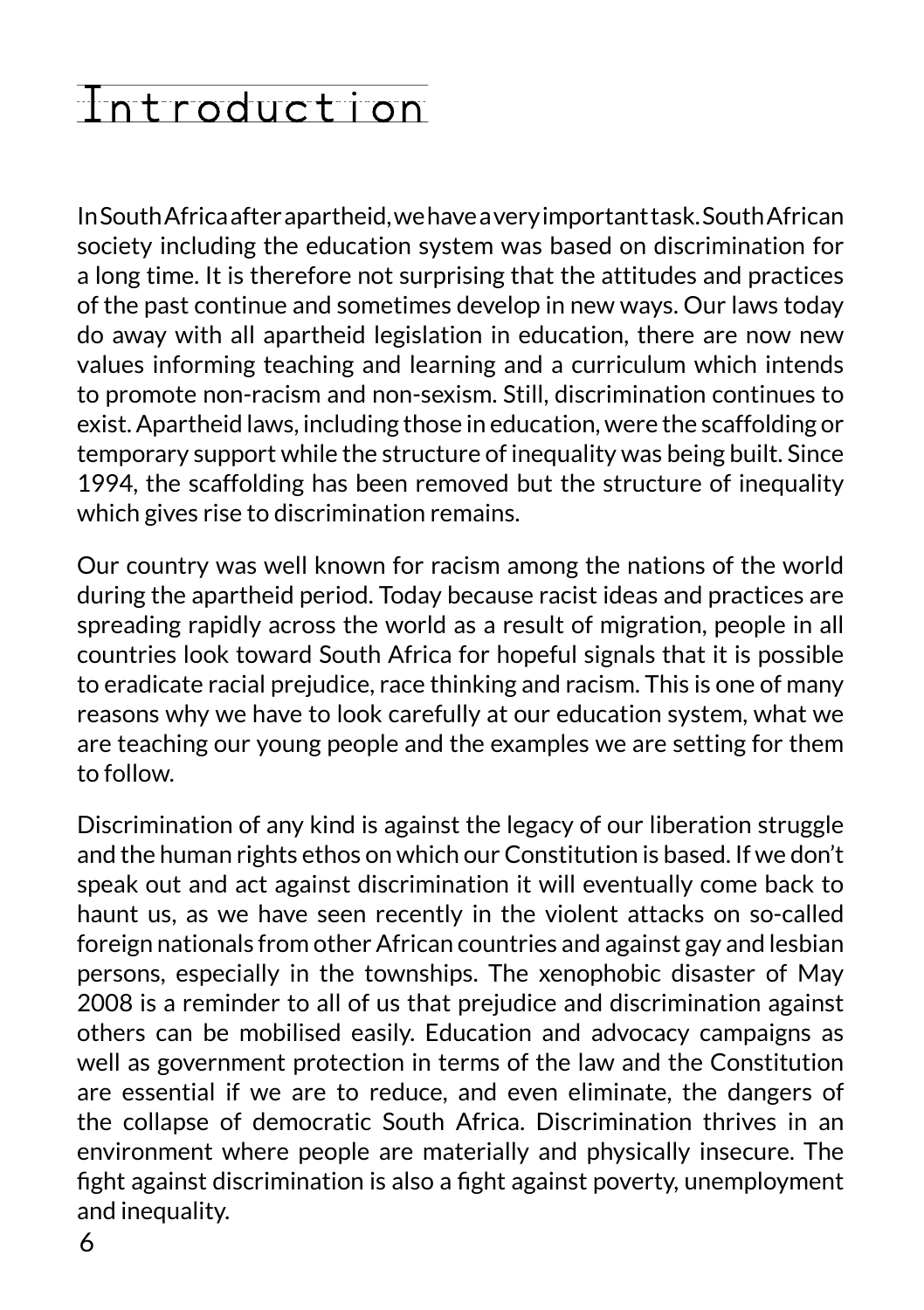## The Legacy of Racism in South African Education

A long time before apartheid was formally established in 1948, from the first school for slaves in 1658 and through the colonial period, education was designed to fit black people into subordinate positions. Black people were given the lowest positions in the racially-structured economic system which some called apartheid capitalism or racial capitalism.

In the 1950s Verwoerd introduced the notorious ' Bantu Education' system which removed schooling for Africans from missionary control. 'Bantu education' was brought under the control of a state committed to white supremacy and the pursuit of these racist policies through education. Expansion of primary, secondary and higher education for 'Africans' in the 1960s and 1970s occurred in the context of the development of Bantustan policy, in artificial and economically unviable 'homelands' . There was unequal spending on education for children administered under 'white', 'Indian', 'coloured', 'African' and various Bantustan education departments. Schools were fragmented into 19 different education departments and funding varied on the basis of which 'population group' the apartheid regime thought you belonged to.

The expansion of poor quality education in the context of political and economic oppression also resulted in the growth of massive resistance amongst youth. Resistance in education to the goals, control and quality of education was a feature throughout the 70s and 80s. In most 'African', 'coloured' and 'Indian' schools, that is, black schools, apartheid education meant minimal levels of resources, inadequately trained and few staff, poor quality learning materials, shortages of classrooms, and the absence of laboratories and libraries. Besides these inequalities, schools also attempted to imposed unquestioning conformity, rote learning, autocratic teaching and authoritarian management styles, and a curriculum filled with racism and sexism. A curriculum filled with racism and sexism was also found in white schools under a system called 'Christian National Education.'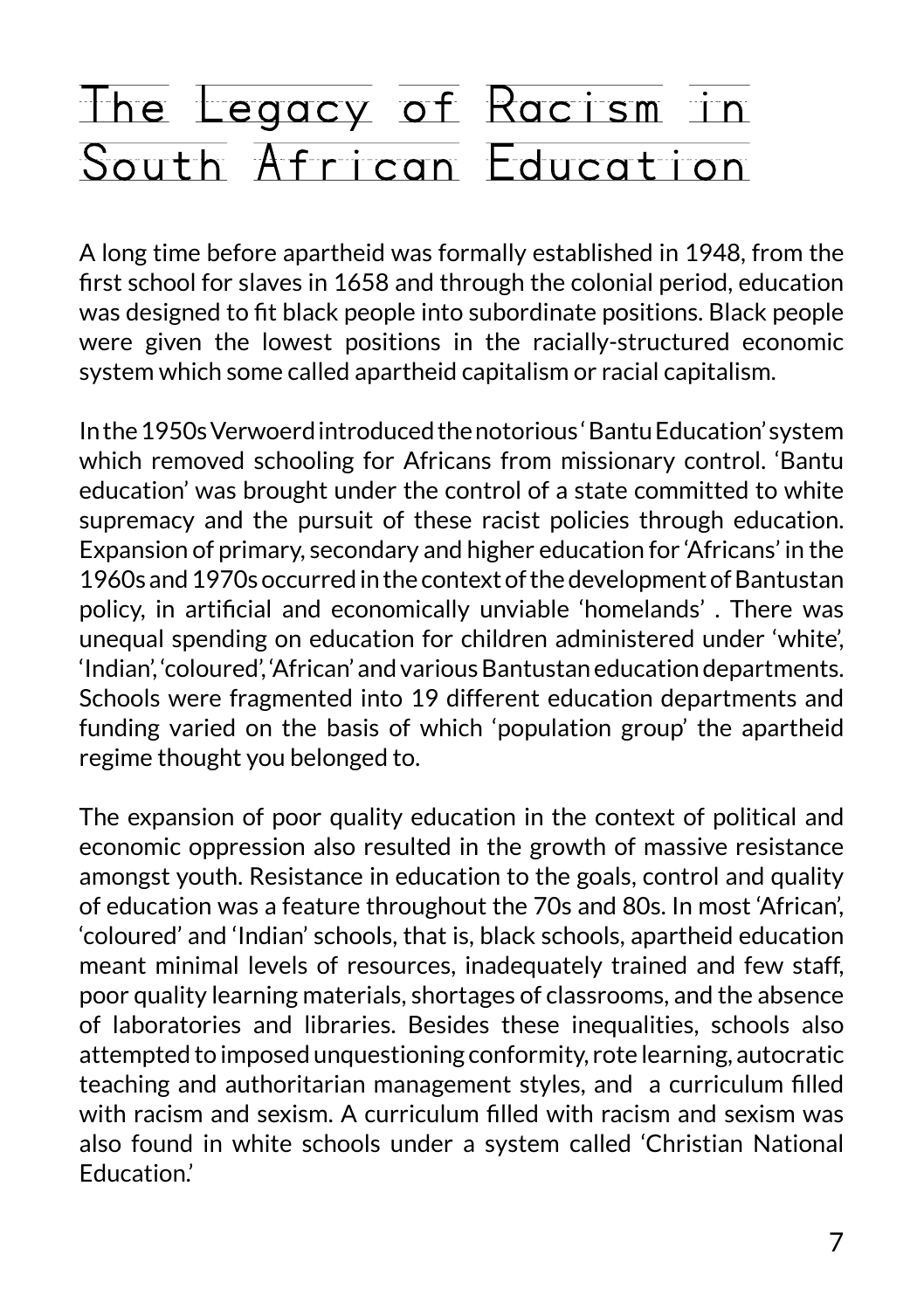Given this history and present forms of discrimination there is a clear need for training, programmes, resources and support for anti-discrimination in our schools. Unfortunately, despite the new laws, numerous conferences, committees, glossy publications and government directorates, the impact

### Rainbow ruine

I HAVE been studying in South Africa for nimost two years. I have been enjoying my life here and it is such a weenleyful experience.

However, there is one thing that really nunoys met whenever I walk in the street you call me Chinese, and often add Ching-Chong-Chung, the meaning of which I do not know.

However, I can sense that this does not indicate any respect for the Chinese. rather district or mockery.

Sometimes I can see you me so delighted that you succeed in catching. my attention.

It seems as if you finally find pleasure in your boring life.

First of all, I am from South Korea. not China, and you cannot label me as vou plassa.

May be you'll say I should understand boranse Asians all look similar.

Rather Just ask me. "Where are you from?" You look intelligent enough to ask that very simple question.

Also, just suppose that I call you a Zulu or a Xhosa even if you are not one. It seems you just cannot help pointing

out obvious differences.

Finally, while I have keep that the best way to deal with your behaviour is just to losep walking, it happens much too often to simply ignore.

I have noticed that you do not refer to all Askut men as Chinese. Because you would not treat me with such disdain if I were a man, I put it down to sexual harassment and discrimination.

I may be physically weaker than you. and I do not look as if I understand Emflish well enough to defend myself.

The conclusion I draw from all this is that your rainbow either does not have. the same colours as mine, or it consists of only one or two colours, or is oven distorted.

**YESOO KIM STELLENBOACH**  on schools is limited. In this booklet we make some practical suggestions and how this can be changed. We also understand that the wider societal context of inequality generates discrimination and what happens outside the school gates impacts on the school, playground and classroom. Still we believe that the education system has the potential to challenge discrimination in ways that may have a lasting impact on students and the communities in which they live. While this booklet focuses on racism, there are clear connections between 'race', gender and social class in our country, more so than in others. The close linkages between 'race' and class are clear in post-apartheid South Africa. For example, in townships today, some residents refer to a wealthy black person as "Umlungu" meaning white person. In this way demonstrating concretely that racism is connected to capitalism.

This letter to the *Cape Times* by Yejoo Kim, published on 3 November 2010, touches on many issues raised in this booklet and shows concretely not only what the personal effects of discrimination and racism are but also how all these different forms of discrimination are interconnected.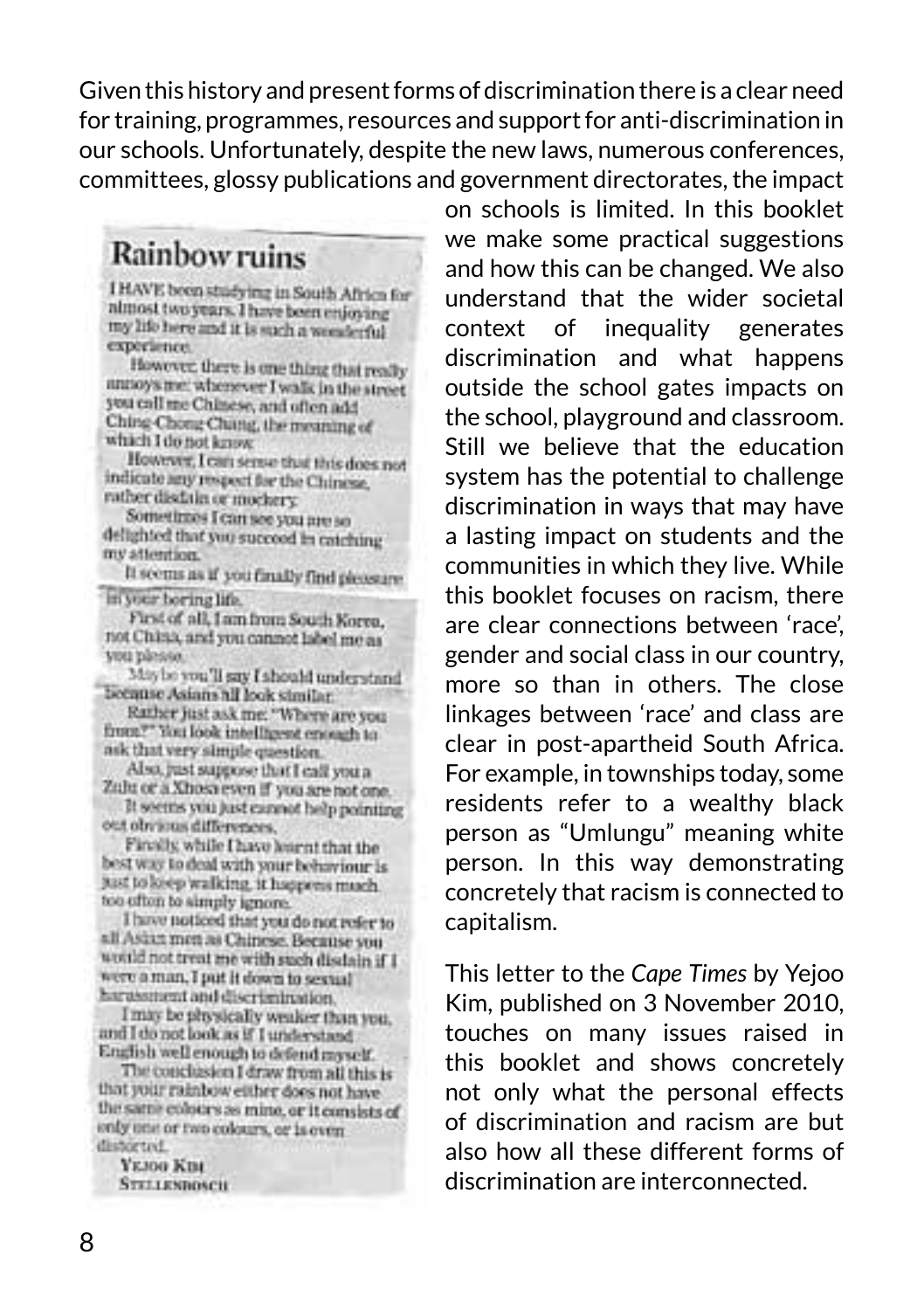## What does the law say?

Today, because of the unacceptable nature of racism and other forms of discrimination, mainly because of the Nazi atrocities of World War II, most countries in the world have constitutions that outlaw various forms of discrimination. Most countries have signed United Nations and other international declarations that outlaw these discriminatory practices. Shortly after 1994, South Africa agreed to the **International Convention on the Elimination of All Forms of Racial Discrimination** and other related international treaties. We are also bound by declarations such as UNESCO's **Declaration on Race and Racial Prejudice**. The latter states in part that, "Racism includes racist ideologies, prejudiced attitudes, discriminatory behaviour, structural arrangements and institutional practices resulting in racial inequality…"

RACISM SPOT IT AND  $STOP$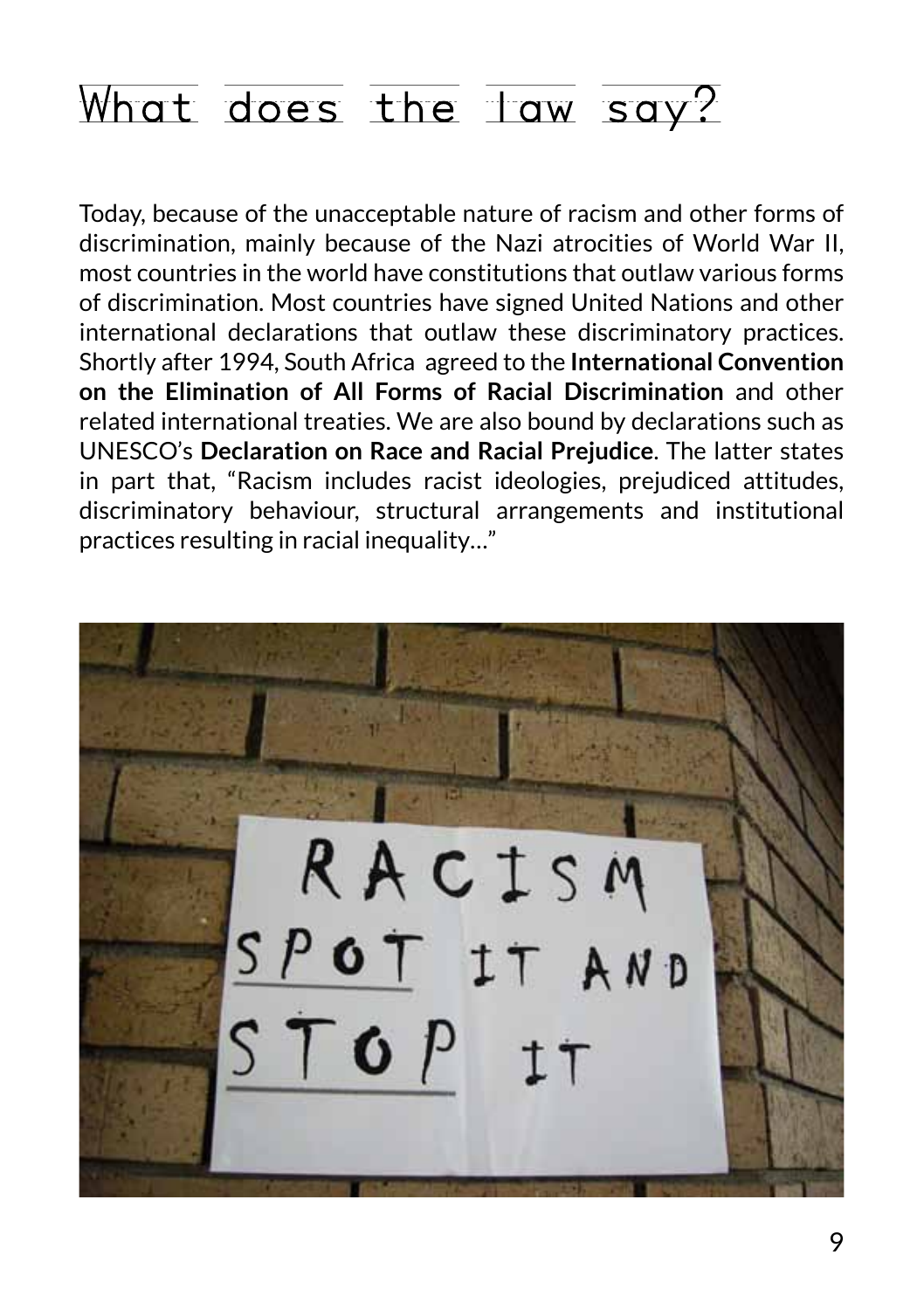Articles 1(a) and 1(b) of our Constitution states that the Republic of South Africa is founded on, among others, the following values:

- (a) Human dignity, the achievement of equality and the advancement of human rights and freedoms.
- (b) Non-racialism and non-sexism.

These principles are reinforced in Chapter 2 of the Constitution, the Bill of Rights, the whole of which is relevant to our subject. We should take special note of Article 9(3), which declares that [the] state may not unfairly discriminate directly or indirectly against anyone on one or more grounds, including race, gender, sex, pregnancy, marital status, ethnic or social origin, colour, sexual orientation, age, disability, religion, conscience, belief, culture, language and birth.

 Article 29(1) declares that "Everyone has the right (a) to a basic education, including adult basic education […]."

These clauses, read together with other relevant clauses of the Constitution, especially of the Bill of Rights, provide a solid platform for citizenship and anti-discrimination education in post-apartheid South Africa. Subsequent legislation has, however, not always taken these clauses into account.

#### *Dear Teachers:*

*I am a survivor of a concentration camp. My eyes saw what no person should witness. Gas chambers built by learned engineers. Children poisoned by educated physicians. Infants killed by trained nurses. Women and babies shot and burned by high school and college graduates.* 

*So I am suspicious of education. My request is: help your students become more human. Your efforts must never produce learned monsters, skilled psychopaths, or educated Eichmanns. Reading, writing, and arithmetic are important only if they serve to make our children more human.* 

Haim G. Ginott (1922-1973: survivor of the European Holocaust and educator).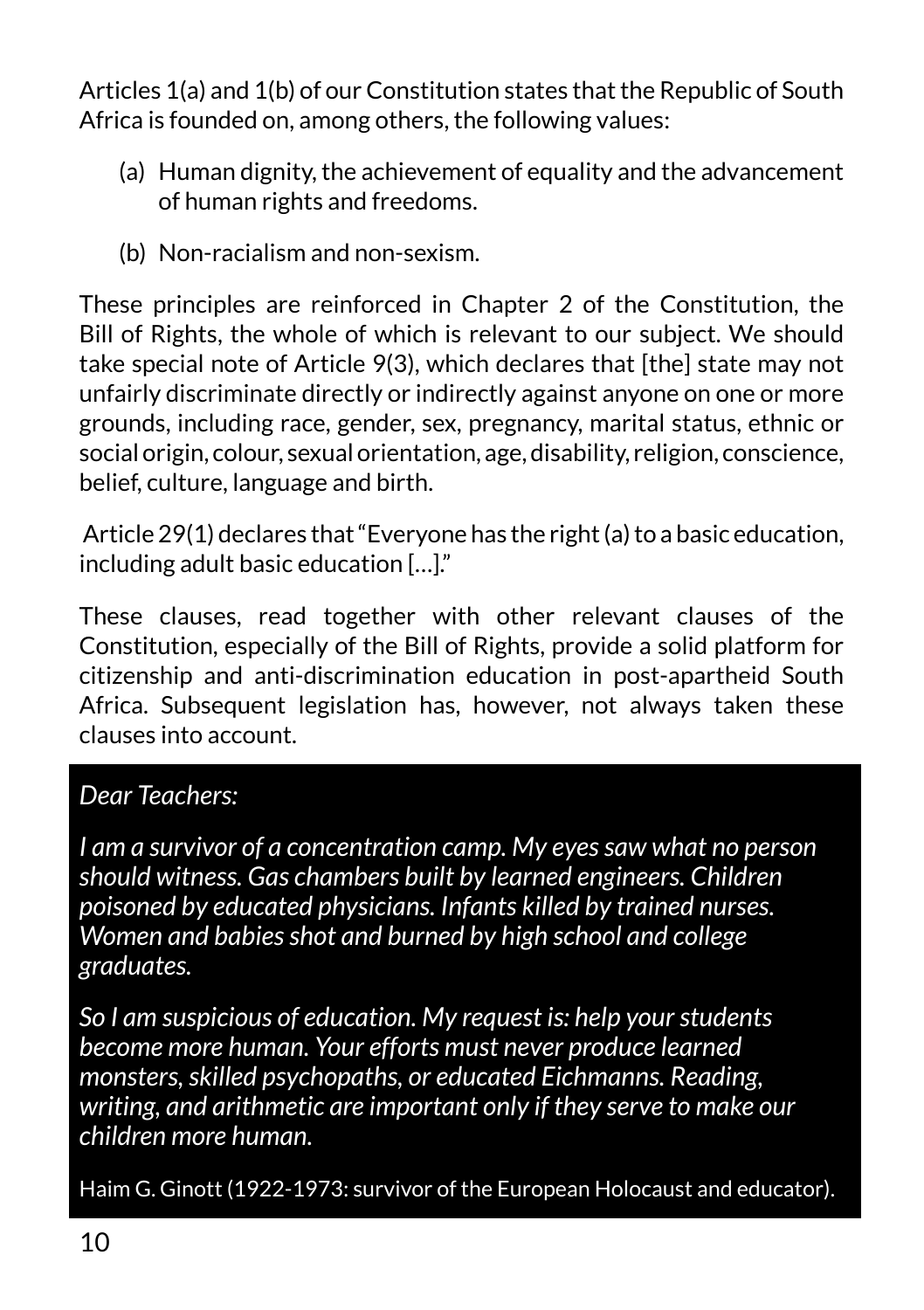## Are there different 'races'?



'Race' is not a valid biological entity. This means that any claim that the human species can be sub-divided into so-called 'races' is simply untrue- it has no foundation in fact. There have been many such attempts in the past but they have all been false. The most notorious examples in the modern world are the racist theories of the Nazis and those that were persistently promoted by certain intellectuals during the apartheid period in South Africa. Unlike plants and animals, human beings can never be kept segregated (or separate from one another) for long enough for such subspecies (races) to develop and to be established. Even in the remote past, this never – or perhaps only seldom – occurred. Today, given the ongoing revolutions in the mode of transport and migration 'race' has no basis in human biology.

 The social reality of race cannot, however, be doubted. Most people in the world continue to believe that racial groups exist, even though scientists have for many decades proved that the notion of biological 'race' is wrong. The fact is that because people believe that such 'races' exist, the idea of race is uncritically accepted as reality by many. Consequently, people's behaviour, based on the belief in race, makes it possible for racist politicians and other powerful people to mobilize their followers on the basis of the supposed existence of 'races'. Whole industries, social and cultural practices, such as job reservation, separate institutions, prejudiced notions of 'beauty' and, in the final analysis, genocidal movements, such as the Nazis (in pre-World War II Germany)and the Interahamwe (in Rwanda between 1959 and 1994) come to be seen as 'normal'.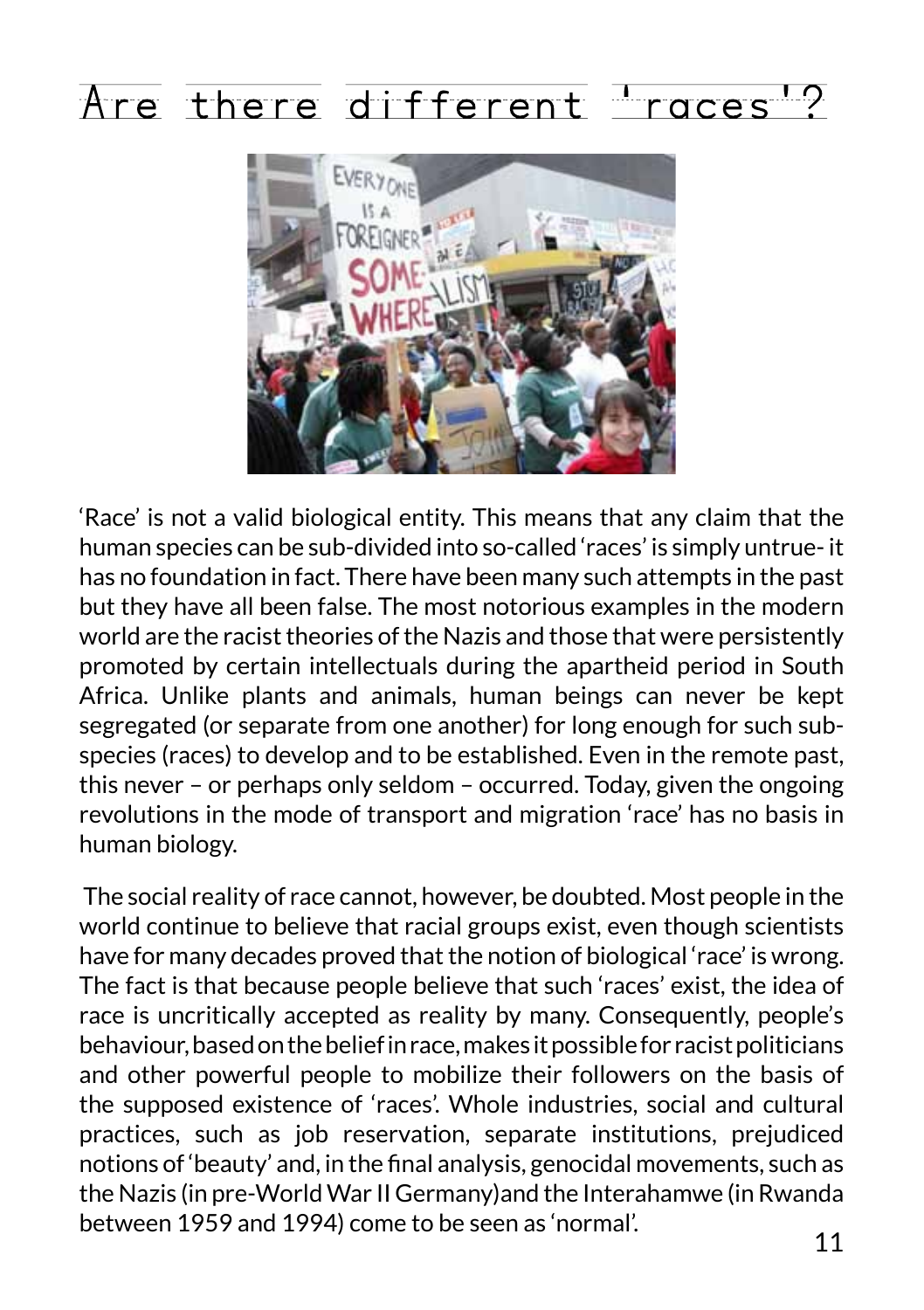## Stereotypes

If we pose the question: how does 'stereotyping' happen? We will quickly find that the answer is not a simple one. Fundamentally, any marker of physical difference or appearance, e.g., gender, colour, stature, religion, nationality, language or dialect, disability, even local region of origin, can be, and usually is, used by people to create stereotypes of "the Other". Depending on mere appearance can be very misleading. The sun appears to revolve around the earth but we know scientifically that this is not the case. Classifying is the most natural thing in the world. Human beings are constantly categorizing everything in terms of certain common characteristics of the items concerned. This is the only way they can make sense out of the 'chaos' of their surroundings.

The countless common nouns - such as dogs, cats, beans, peas, cell phones, men, women, etc., - in our languages are the products of this practice. Stereotyping, however, is more than merely classifying or categorising. It is an act of construction or, often, of invention. Some people in powerful positions, such as political and economic leaders, cultural icons (writers, singers, dancers, journalists) sometimes invent or firmly establish popular stereotypes if they sense that it is to their benefit.

Behind every stereotype, there lurks usually some vested interest. For instance, when social conflict becomes intensified because of some crisis such as increasing unemployment and job losses, these stereotypes are used to stigmatise 'others' or 'foreigners' and to turn them into scapegoats, that is, to blame them for the misfortunes of the group concerned.

*"You look like an [American] Indian" or "You smell like a black," say some mothers in countries with a large Indian or black presence when their children don't want to take a bath. Yet the chroniclers of the Conquest noted the Spaniard's astonishment at the frequency with which Indians bathed. It was Indians, and later African slaves, who had the courtesy to pass their hygienic habits on to other Americans from Canada to Chile"*

Eduardo Galeano-Upside Down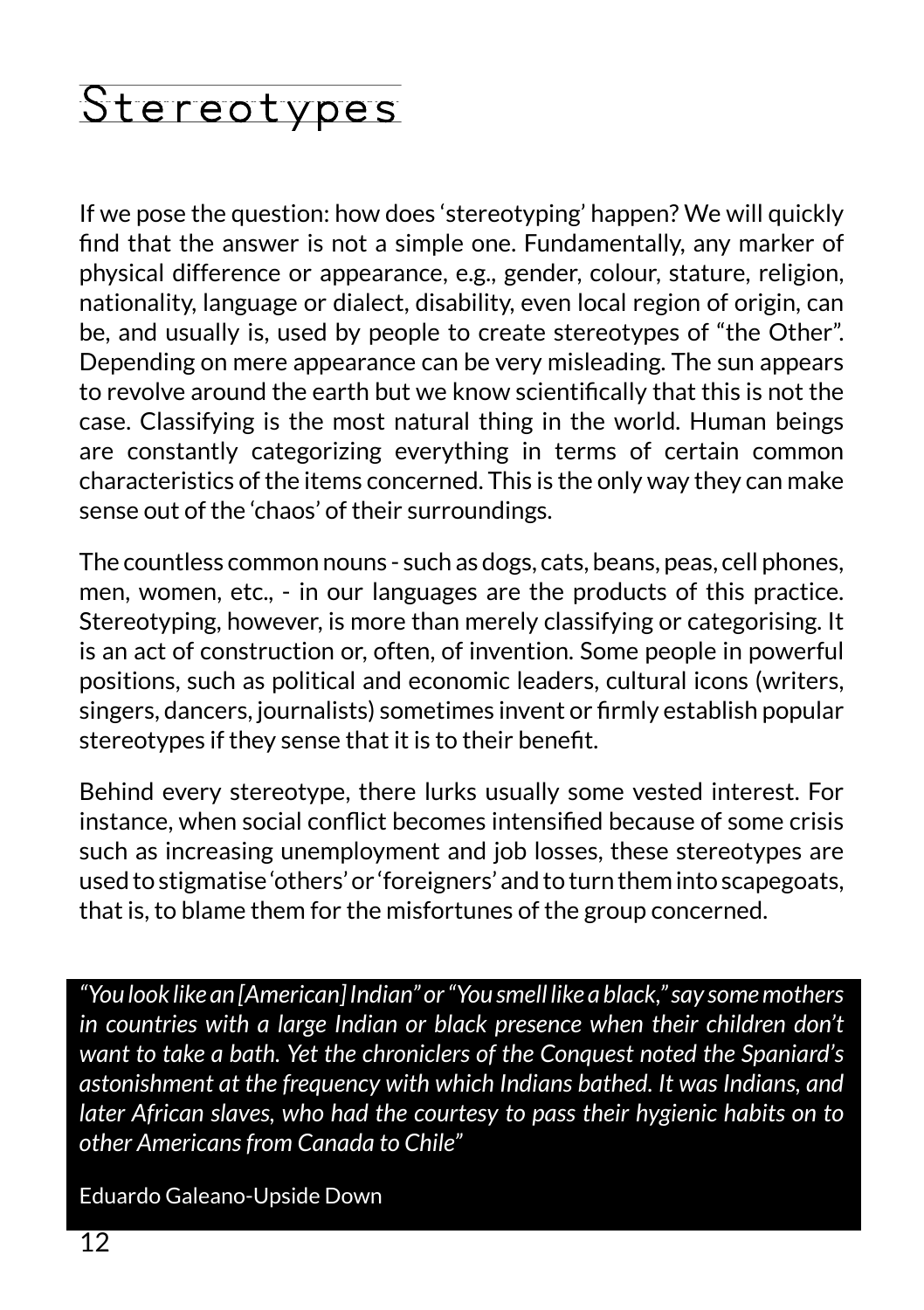#### **Racism explained to my daughter- A Book by Tahar Ben Jelloun**

*When Ben Jelloun, a journalist and author of Moroccan descent who lives in France took his ten-year-old daughter to a street protest against anti-immigration laws in Paris, she asked question after question: "What is racism? What is an immigrant? What is discrimination?" Out of their frank discussion comes this book. It is a book that every learner and educator should read. It has been republished by PRAESA (contact details at the end of this booklet) in English, isiXhosa, Siswati and Afrikaans, with the permission of the author and his daughter.* 

*At one point Mérième tells her Dad: 'But Daddy, people talk about the white race, the black race, or the yellow race. We hear that at school. The teacher told us the other day that Abdou's race was black. He's from Mali'. To which her father responds with utmost clarity: 'If your teacher really said that, she was wrong. I hate to tell you this, because I know you like her, but she's wrong and I think she doesn't even know it. Human races don't exist. There is a human species in which there are men and women, people of colour, tall people and short people, with different strengths and weaknesses. And there are several animal races. The word 'race' shouldn't be used to distinguish differences among humans. The word 'race' has no scientific basis. People use it to exaggerate differences in physical appearance. But we shouldn't use physical differences - skin colour, height, facial features - to divide humanity hierarchically, that is, to claim that some people are better than others. In other words, no one has the right to think, or to make others think, that because his skin is white he is 'better' than a person of colour. I suggest you stop using the word 'race'. It's been so exploited by bad people that it's better to replace it with the word 'humanity'. The human species is composed of various groups, but all men and women on this planet have the same colour blood in their veins, whether their skin is pink, white, black, brown, yellow, or anything else.*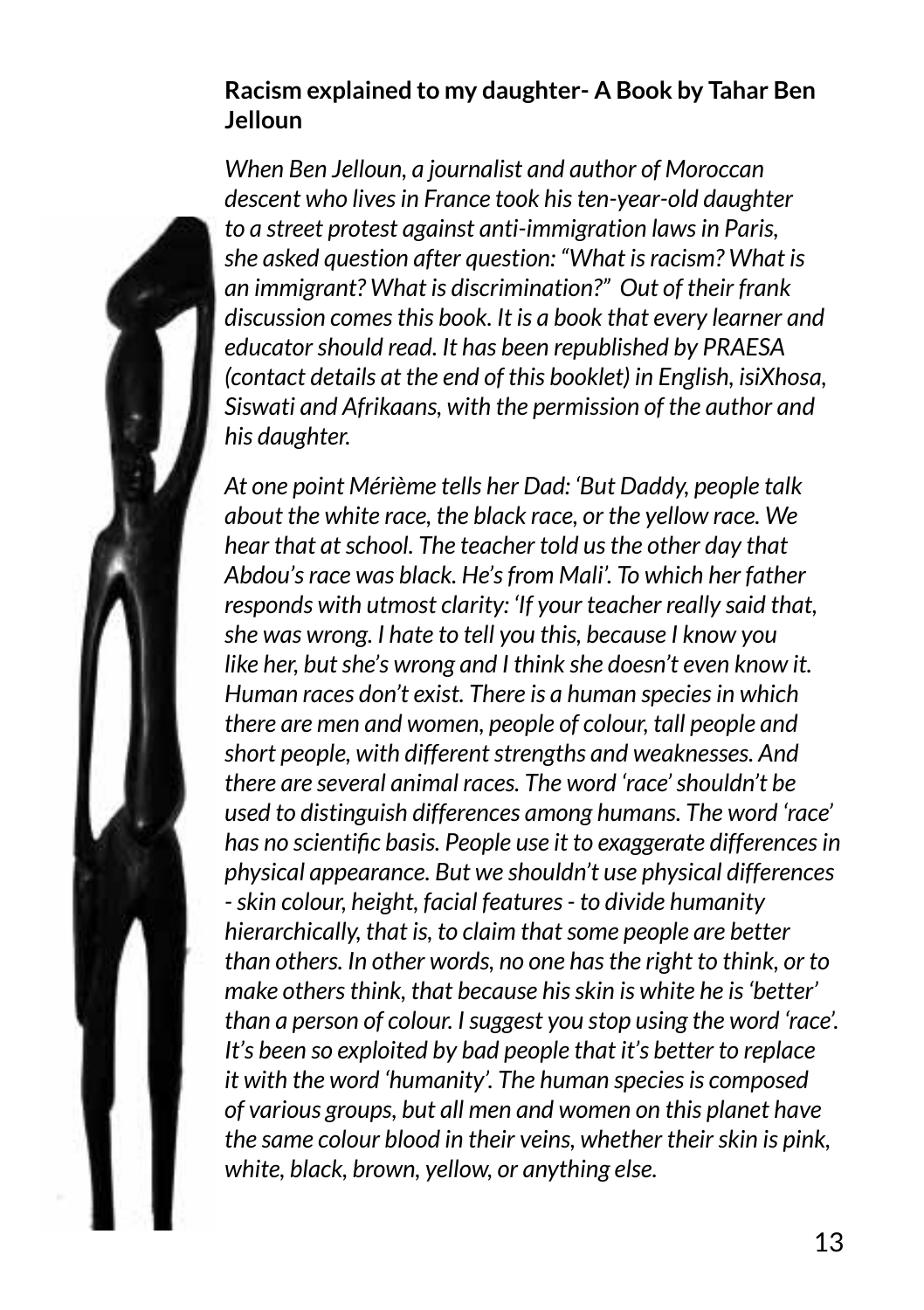## What are the origins of racism?



Many argue that racism arose out of the seizure and plunder of territories in the Americas, Africa and Asia; slavery; colonialism and the European rulers need to justify this abuse of peoples and their land. While slavery existed in Africa, Asia, Europe and South America for centuries most historians regard the Atlantic slave trade as different from previous forms of slavery. Previously, those taken into slavery had been of all ethnic groups and colours. On the other hand, slaves for the Atlantic trade were all from Africa and all had to serve white masters. Although a few Africans and Arabs were partners in this trade of human beings, it was the demands of white men that prompted it. Many believe that racism developed as a justification for this: people could tell themselves it was okay, because the victims were subhuman. The economic motives for the slave trade were clear: slaves were needed for a purpose-to work. The denial of rights and the harshness of treatment was motivated simply by the drive for maximum profit at minimum cost.

#### "During the colonial epoch, the British forced Africans to sing :

#### *Rule Britannia, Britannia rules the waves*

#### *Britons never never never shall be slaves*

The British themselves starting singing the tune in the early  $18<sup>th</sup>$  century, at the height of using Africans as slaves. What would have been Britain's level of development had millions of them been put to work as slaves outside of their homelands over a period of four centuries? Furthermore, assuming that those wonderful fellows could never never never have been slaves, one could speculate further on the probable effects on their development had continental Europe been enslaved".

Walter Rodney (assassinated in Guyana,1980) *How Europe Underdeveloped Africa*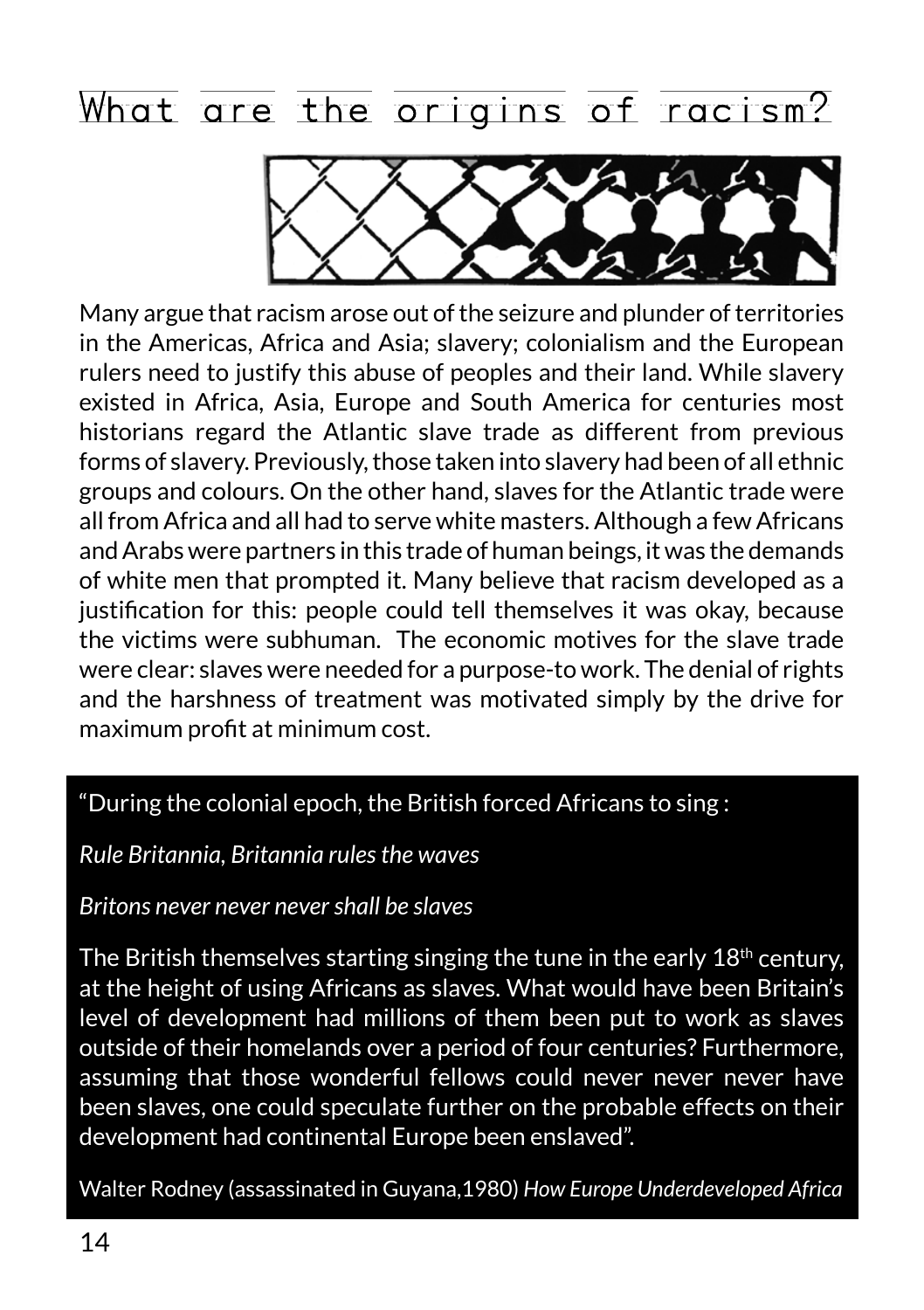Racism arises from the desire to maintain social and individual inequality derived from the privatisation and control of the resources that human beings need to survive and to develop. Every society has a unique history and in order to find out how social inequality evolved in any given social space, we have to study the history of the country carefully. Racism and sexism as well as other ideologies that are used to exploit and control whole peoples and groups of people, are always related to the acquisition of wealth and material, as well as intellectual resources by a small minority of people in a given society.

In our own history, different forms of forced labour, including chattel slavery, serfdom, labour tenancy, indentured labour and migrant labour were used by the colonial powers. For example, Holland and Britain, and, later, the developing capitalist class dispossessed and subjugated the indigenous people and those who were forcibly transported to South Africa from Asia and other African countries. Today, South Africa is the most unequal society in the entire world, i.e., the gap between the richest and the poorest people of our country is wider than anywhere else. More important is the fact that, in spite of the changeover to a liberal democratic system, the same ideas continue, even if more subtle and less open, to justify the inequality.

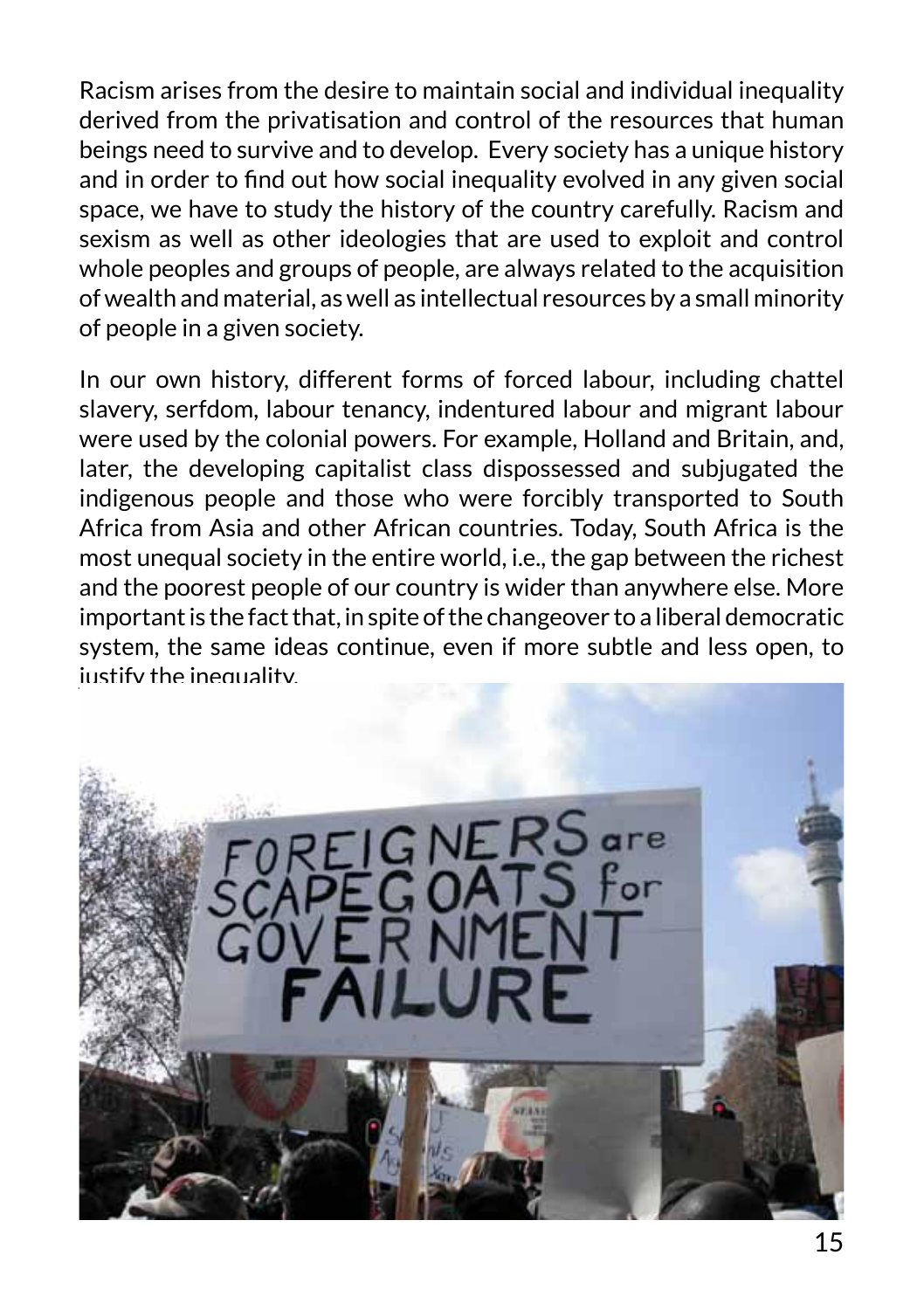A reputable study undertaken on behalf of the **World Conference Against Racism** by the International Council on Human Rights Policy (ICHRP) in 2001, based on a wide variety of case studies of racism, explains the causal linkages between such social (structural) inequalities and the ideas in people's heads as follows:

 $\left[ \ldots \right]$  (It) is helpful – indeed essential – to recognise the systemic nature of discrimination and stigma. … In all the societies studied, racial discrimination reinforced economic marginalisation and vice versa. Members of victimised groups came to be exploited and marginalised economically and, at the same or at separate times, they came to be considered inferior. From the perspective of dominant groups, their inferiority 'justified' their exploitation and their consequent impoverishment 'demonstrated' their inferiority. The two processes confirm one another… The assumption that one group was 'naturally' poor because it was inferior became established intergenerationally — and differences of opportunity (access to health, education, employment, and so on) became systemic. In the absence of a countervailing force for reform, the victimised group cannot easily escape its poverty or the stigma that reinforces it, and time merely deepens the divide between the dominant and dominated group. To complicate matters further, often enough some members of the victimised group internalise (and thereby confirm by their behaviour) some of the assumptions that underpin their treatment by the dominant group. the hands of the oppressor is

**The most potent weapon in the the hands of the oppressor is the mind of the oppressed.**

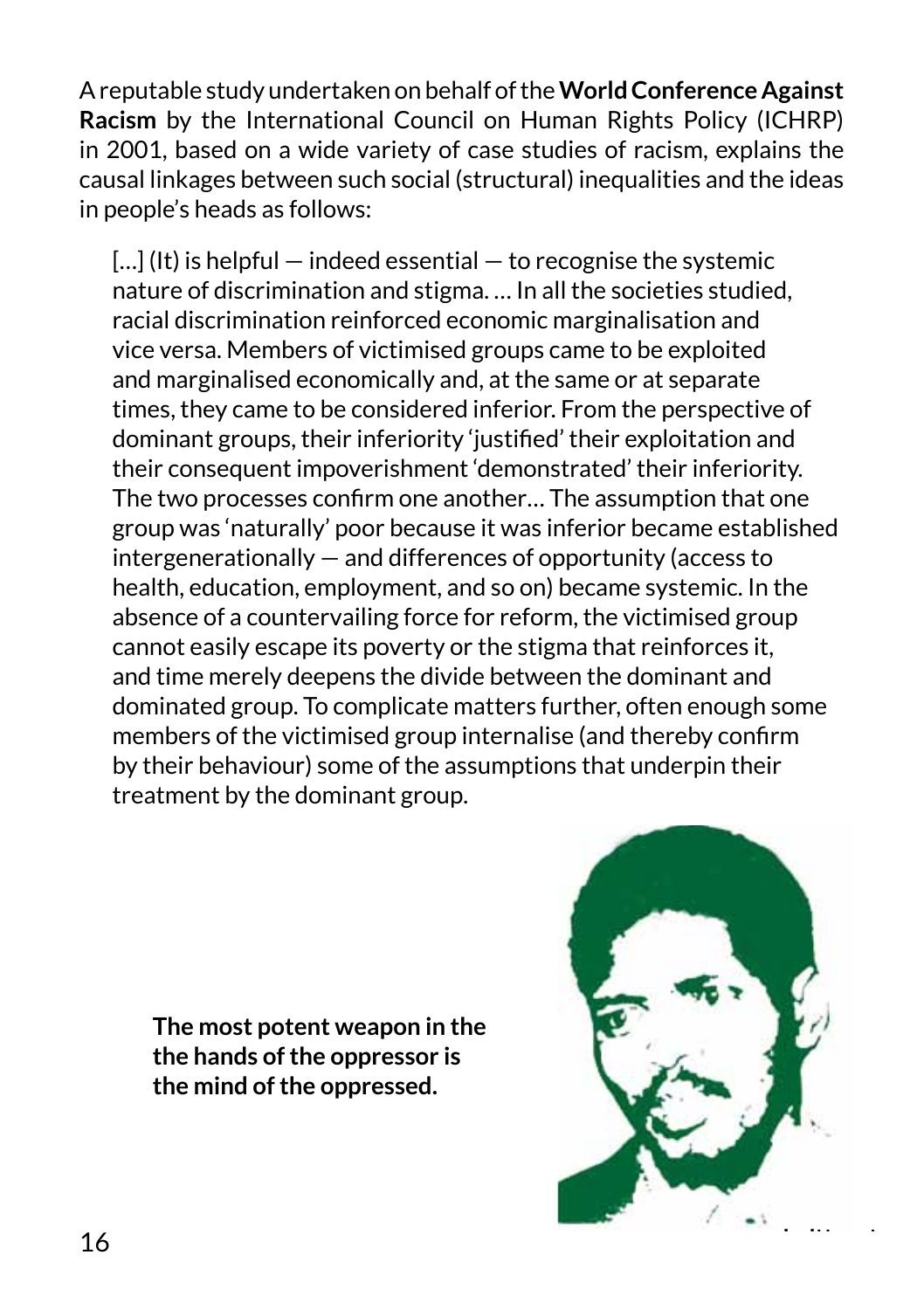## Can victims of racism or other forms of discrimination become racists?

The answer to this question is YES. Some years ago, a well known Ugandan scholar, Mahmood Mamdani, published a book on the Rwandan genocide which has the telling title: When Victims Become Killers. The sad truth is that all people are capable of becoming racist and that, unless education, commitment to human rights and other favourable circumstances create a wall against all these forms of prejudice, any individual can be mobilised into racist and other negative social and political movements. The examples are many. We need only think of the Afrikaners in South Africa after the Anglo-Boer War, where thousands of white and black people were killed by British imperialist forces, the Nazis in Germany after World War I, the Israeli Zionists after 1948 who discriminate against Palestinians and have developed their own form of apartheid, and so forth. It is part of the human condition that anyone can become racist.

In 1997, an expensive new car with official number plates traveled at a normal speed down a Sao Paulo avenue. Three men rode inside. At a corner they were stopped by a policeman who made them get out and stand against the car, hands in the air, for over an hour while he asked them again and again where they had stolen the car.

The three men were black. One of them, Edivaldo Brito, was the head of the Sao Paulo Justice Department. For Brito this was nothing new. In less than a year it had already happened five times.

The policeman who stopped them was also black.

Eduardo Galeano, *Upside Down*

People are not born racist and prejudice is learned. For this reason, it is important to know that we can fight against racism and racial prejudice as well as against all forms of discrimination. We must also be aware that sometimes conflicts are called 'racial' or even 'tribal' when there may be other underlying economic issues which sometimes work together with racism.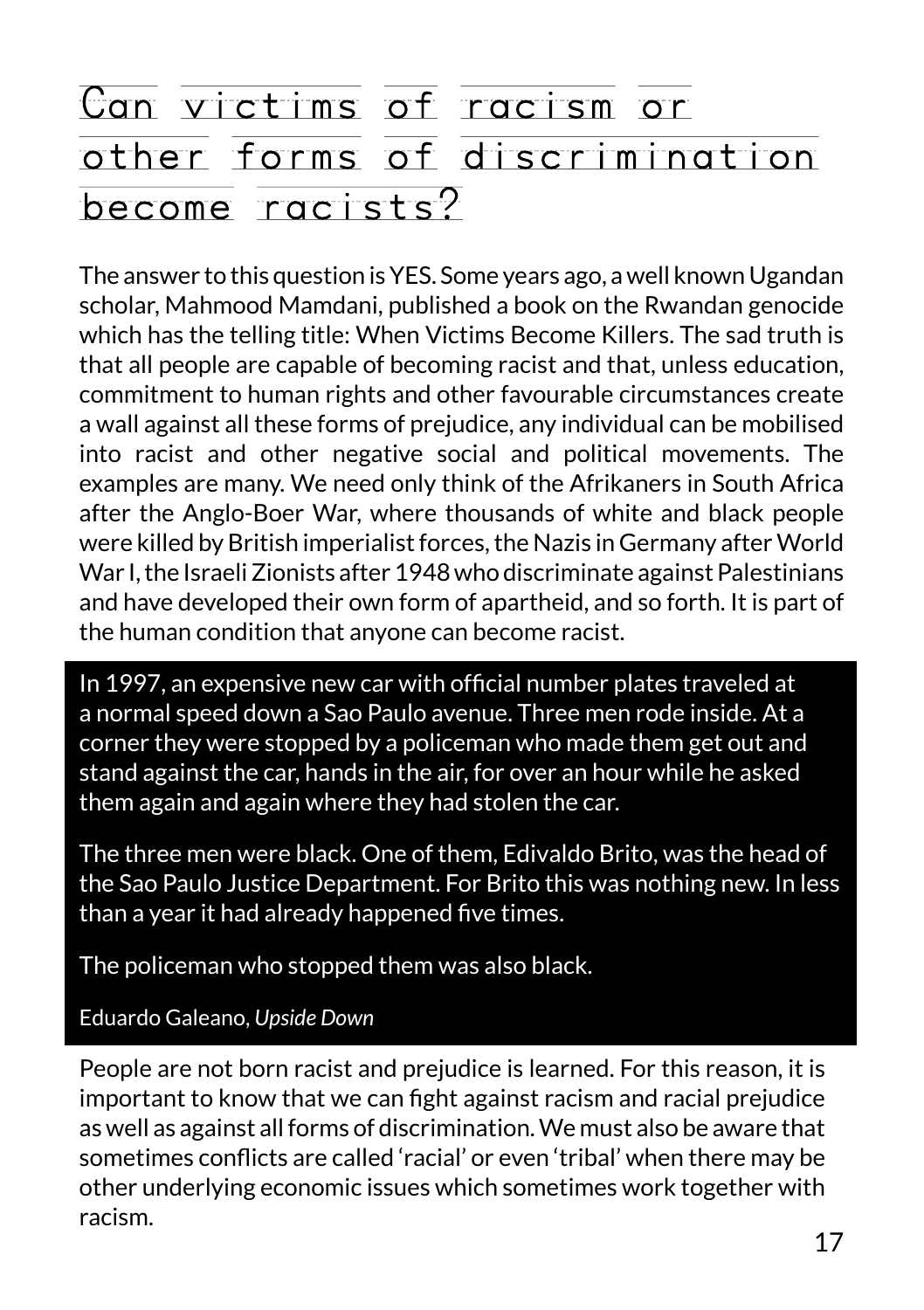## What can we do to counter and fight against racism and other forms of discrimination?

In answer to this question, posed by Mérième, Jelloun replies as follows:

*"First, you have to learn respect. Respect is essential. People don't ask that you love them but that you respect their human dignity. Respect means being considerate. It's knowing how to listen. Foreigners don't expect love and friendship, but they require respect. Love and friendship can develop afterwards, when you get to know and appreciate someone. But in the beginning, nothing should be predetermined. In other words, you shouldn't have any prejudices. Racism develops out of preconceived notions about peoples and their cultures. All generalizations are stupid and lead us astray. That's why you should never say things like: 'Arabs are this way or that way'; 'The French are like this or that'. Racists generalize based on an individual case. If an Arab robs them, they conclude that all Arabs are thieves. Respecting others means caring about justice" Tahar Ben Jelloun reminds us that "the fight against racism begins with language. […] We have to speak up, never allowing a racist remark to pass. […]. And by not acting or reacting, we allow racism to become common and respectable. There are […] associations and movements that fight against all forms of racism."*

It is clear that this answer or prescription can apply to all forms of prejudice and discrimination, whether based on colour, class, gender, disability, geographical origin, language or any other marker of difference. On the other hand, it is clearly not enough. For, we have to tackle the structural inequalities that keep the soil fertile for racist ideology or any other prejudiced views about people. This political struggle against the fundamental causes of racism has to go on at the same time as we conduct educational programmes and anti-racism campaigns in our schools, residential areas and in all other social institutions. Otherwise very little will change, as we can see clearly in post-apartheid South Africa.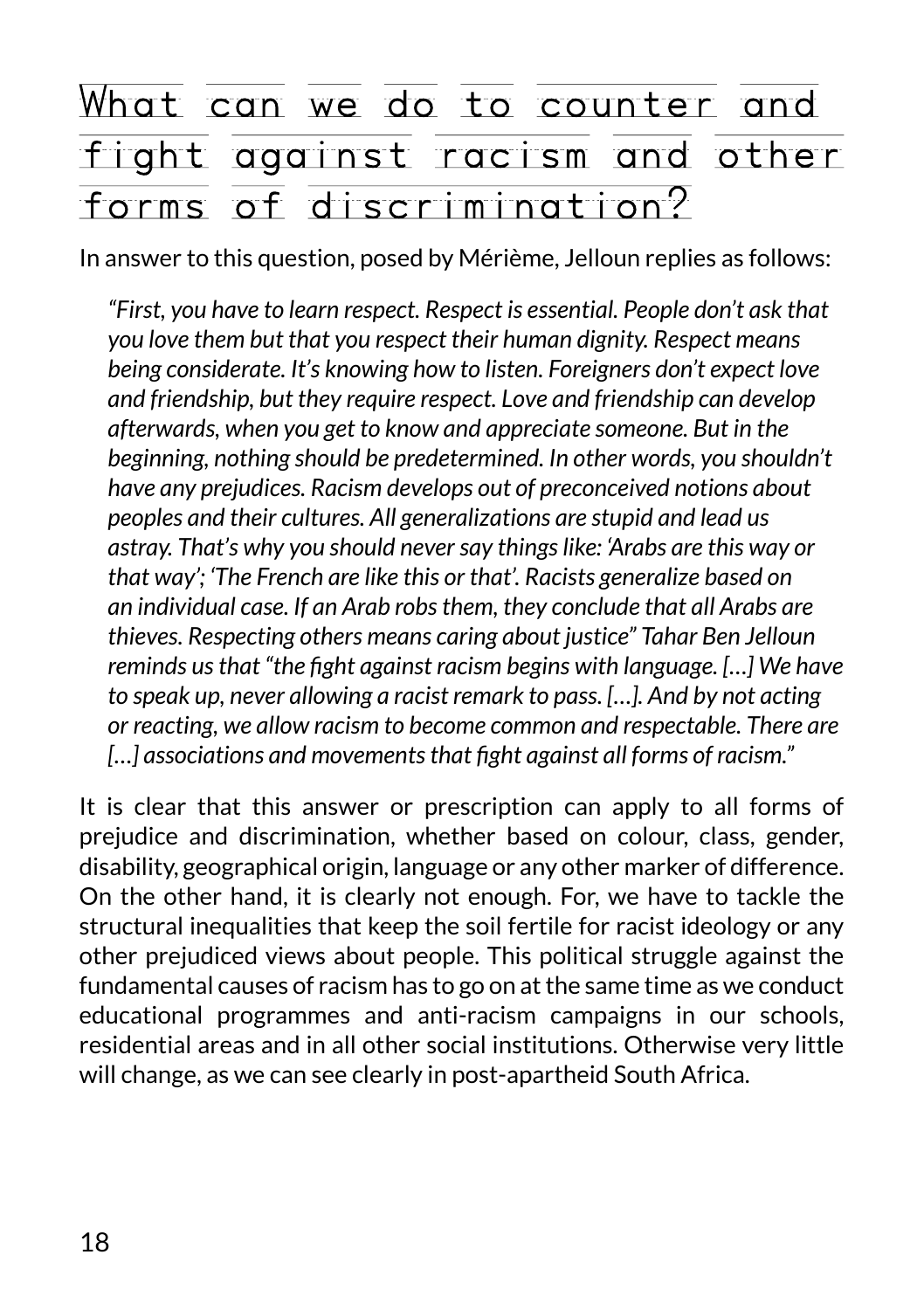This is why we have to reject affirmative action policies and practices that are based on the same (or any other) racial categories as were used by white supremacist governments under segregation and apartheid to divide and rule the majority of South Africans. Affirmative action is justifiable but it does not have to be based on racial categories. There are many alternatives that can be used to address the disadvantages that are the result of the racist policies of the past and that continue to exploit, oppress and marginalise the vast majority of the people of our country. By using racial categories as a short hand (or proxy) for disadvantage, we entrench race thinking, racial prejudice and bigotry and, in the final analysis, sow the seeds of our own destruction. For, there can be no doubt, if we follow the history of the Rwandan genocide, that such policies can very easily lead to acts of genocide that will ruin our country forever. Furthermore they can destroy the future of the very youth for whose benefit we engaged in the struggle for national liberation and for whose future we continue to struggle against all forms of exploitation, oppression, marginalisation and discrimination.

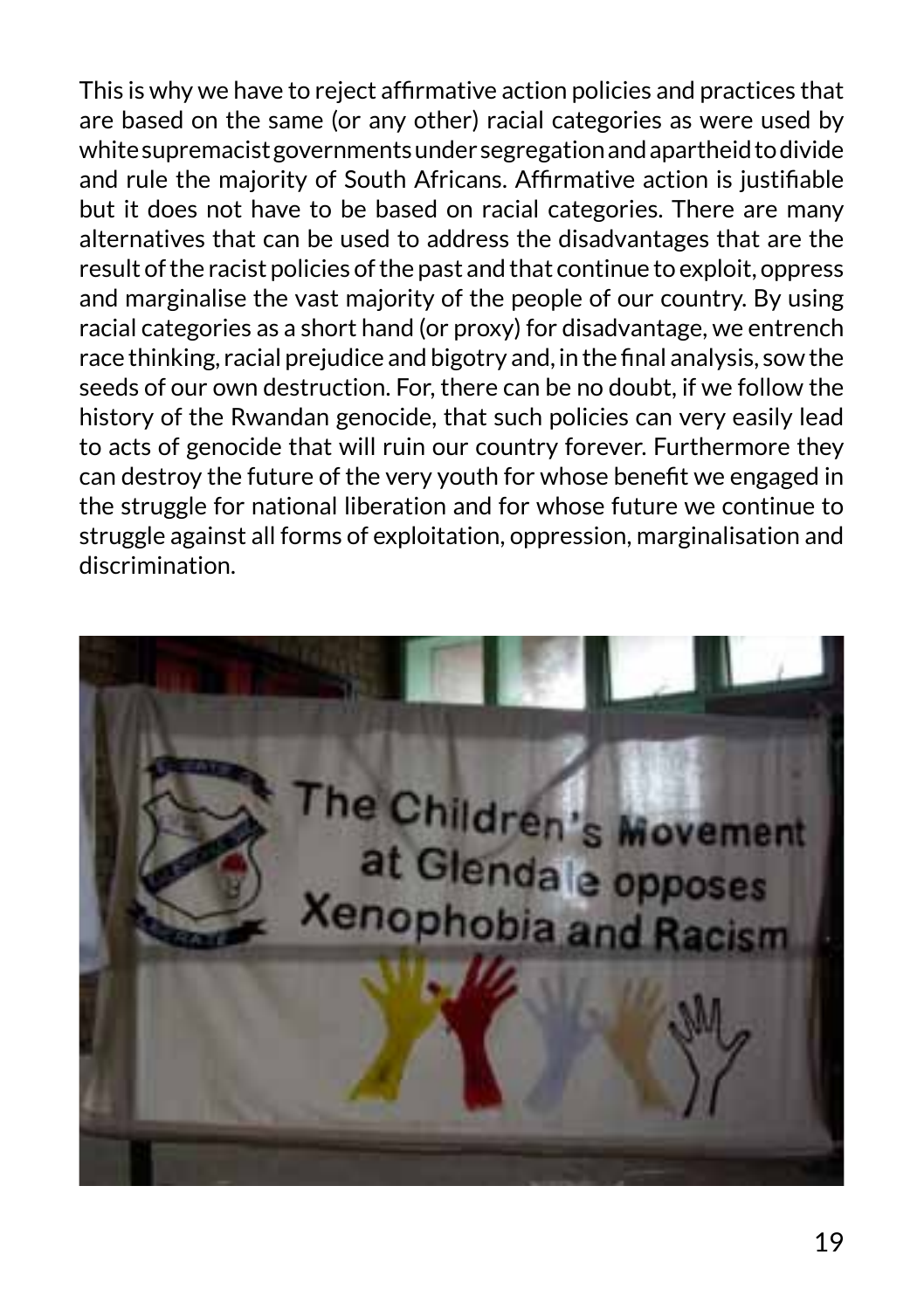## The Rainbow Nation or the Groot Gariep?

These are the words Jelloun uses in the concluding paragraphs of his conversation with Mérième:

*"When you go back to school, look at all the students. Notice how different they are, how wonderful this diversity is. These students may all come from very different worlds. The mix is good for everyone. Every face is unique, a miracle. No two faces are identical. Every face symbolizes a life and every life deserves respect. No one has the right to humiliate another human being. Everyone has the right to dignity. By respecting others, we honour life in all its beauty, magic, diversity and unpredictability. Respecting others allows us to respect ourselves".*

The South African Human Rights Commission's report on **Racism, 'Racial Segregation' and Desegregation in South African Public Secondary Schools** concluded its report with a similar sentiment:

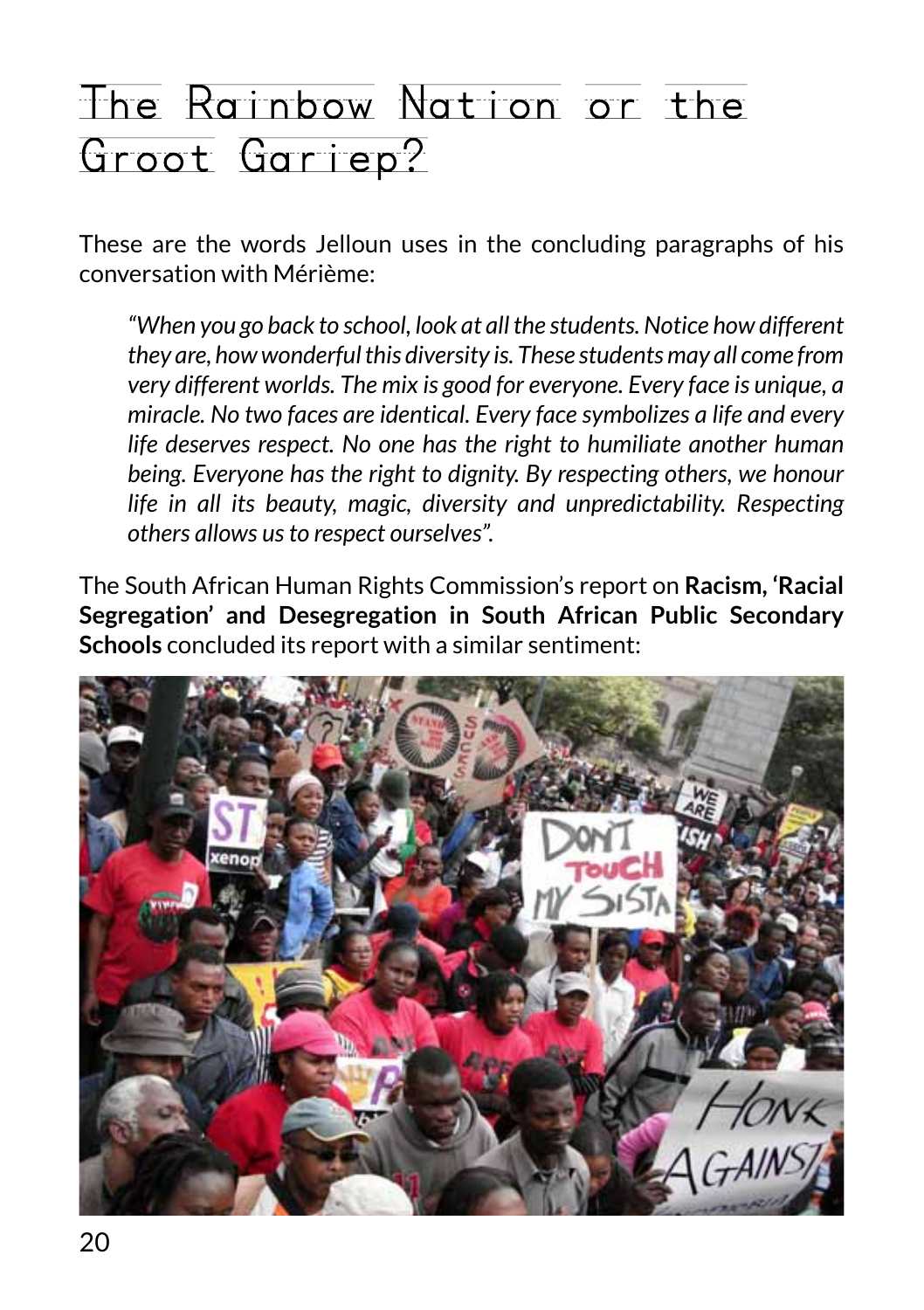This study has forcefully shown the absence of a common South African identity amongst the majority of school goers in this country. While the metaphor of the 'Rainbow Nation' is used to foster unity it unfortunately, in an unintended way, fosters the debilitating sense of belonging to discreet groups and puts the spotlight on different 'races,' 'nations', and 'cultures'. Instead of this, the metaphor of the Groot Gariep to symbolise South African society as constituted by the flowing of different tributaries into the main stream of a broader river is much more useful. The tributaries are cultural practices and beliefs originating from different parts of the world at different points: something peculiar to South African history.

The influences from Africa, Europe, Asia and modern America (in that order) can be discerned in every aspect of the lives of South Africans. These influences have impacted on our religions, languages, music, dancing, sport and even dietary preferences. While some influences might be stronger than others, we need to recognise that in this integrative dynamic there is no dominant mainstream that should assimilate and submerge other influences. The essential point is to use this dynamic to build integration and a sense of nationhood without denying cherished practices and beliefs and without undermining diversity. It should be understood that the mainstream of a common South African culture and nation is in the process of being formed through the convergence of all present and future tributaries.

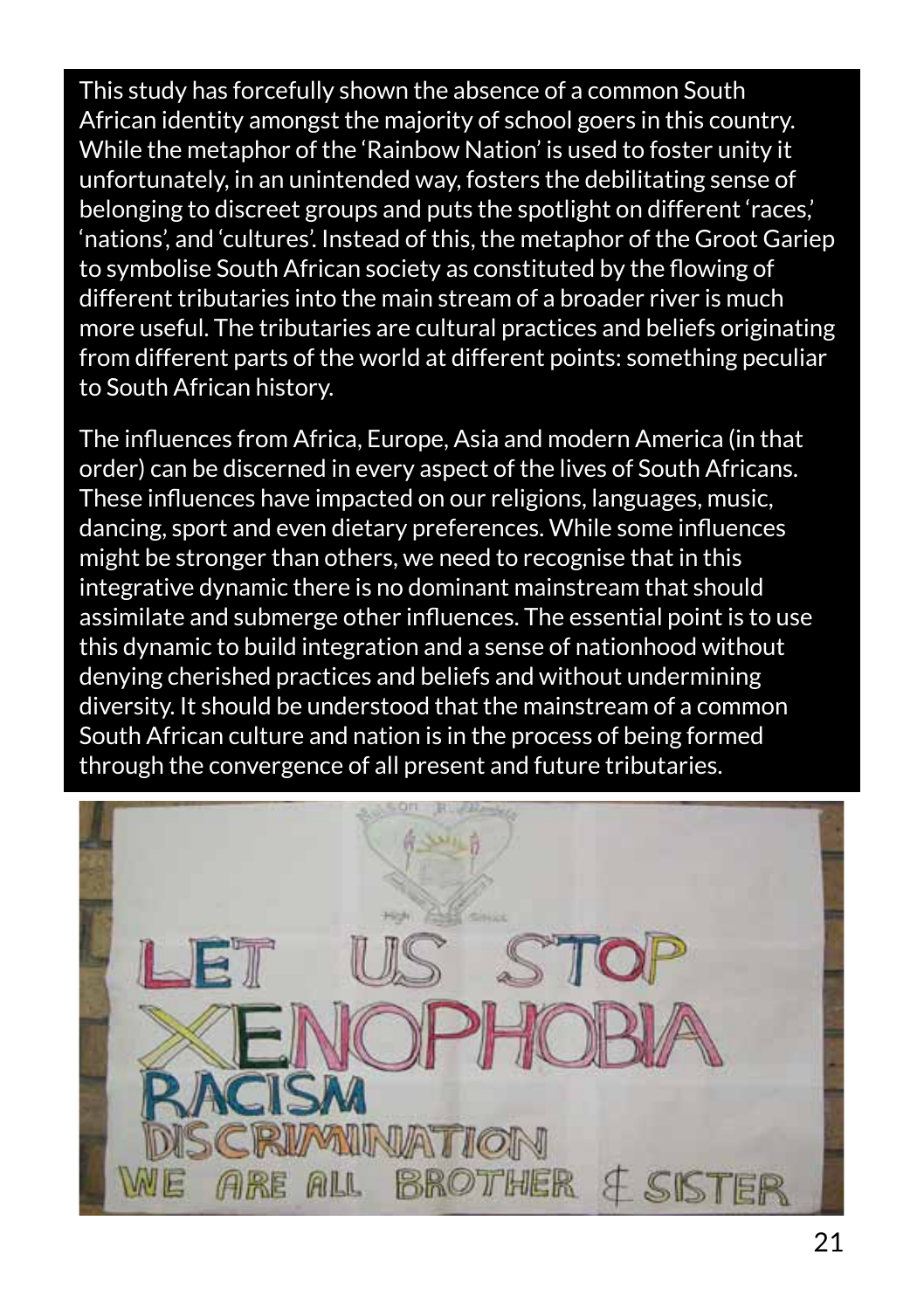## Ways of dealing with discrimination in and through education

Some schools in South Africa who attempt to move away from the apartheid past use a 'tolerance' or a narrow multicultural approach. This perspective teaches 'tolerance' and harmony and sees racism largely as a result of ignorance. It has a focus on prejudice and attitudes. These schools promote 'cultural' diversity in particular ways. For instance, on special days such as Heritage Day, these schools encourage Black learners to perform a 'Zulu dance' and 'Indian' learners to bring samoosas and wear 'traditional clothing' such as 'saris'.

Those who believe in an anti-racist or transformation approach criticise the multicultural approach as a narrow understanding of culture and seeing culture as something that does not change. Anti-racists argue that racism is more than prejudice or attitudes. They believe that challenging racism requires changing behaviour and interpersonal relations, but also dismantling institutionalised practices of racism and changing the curriculum. They believe that the existence of racism must be acknowledged and challenged actively.

Anti-racists understand that eliminating racism requires changing power relationships in the economic, political and cultural institutions of a society and creating new conditions for interpersonal interactions. The anti-racism perspective calls for, not only confronting and opposing overt attitudes and prejudice (e.g. 'Blacks are stupid' but also insists on opposing subtle racism, stereotypes and patronising attitudes (e.g. 'I like you. You are different to other coloureds'). Anti-racist education attempts to equip teachers and learners with the analytical tools to examine critically the origins of racist ideas and practices and to understand the implications of 'racial' identity and actions in the promotion of the struggle against discrimination.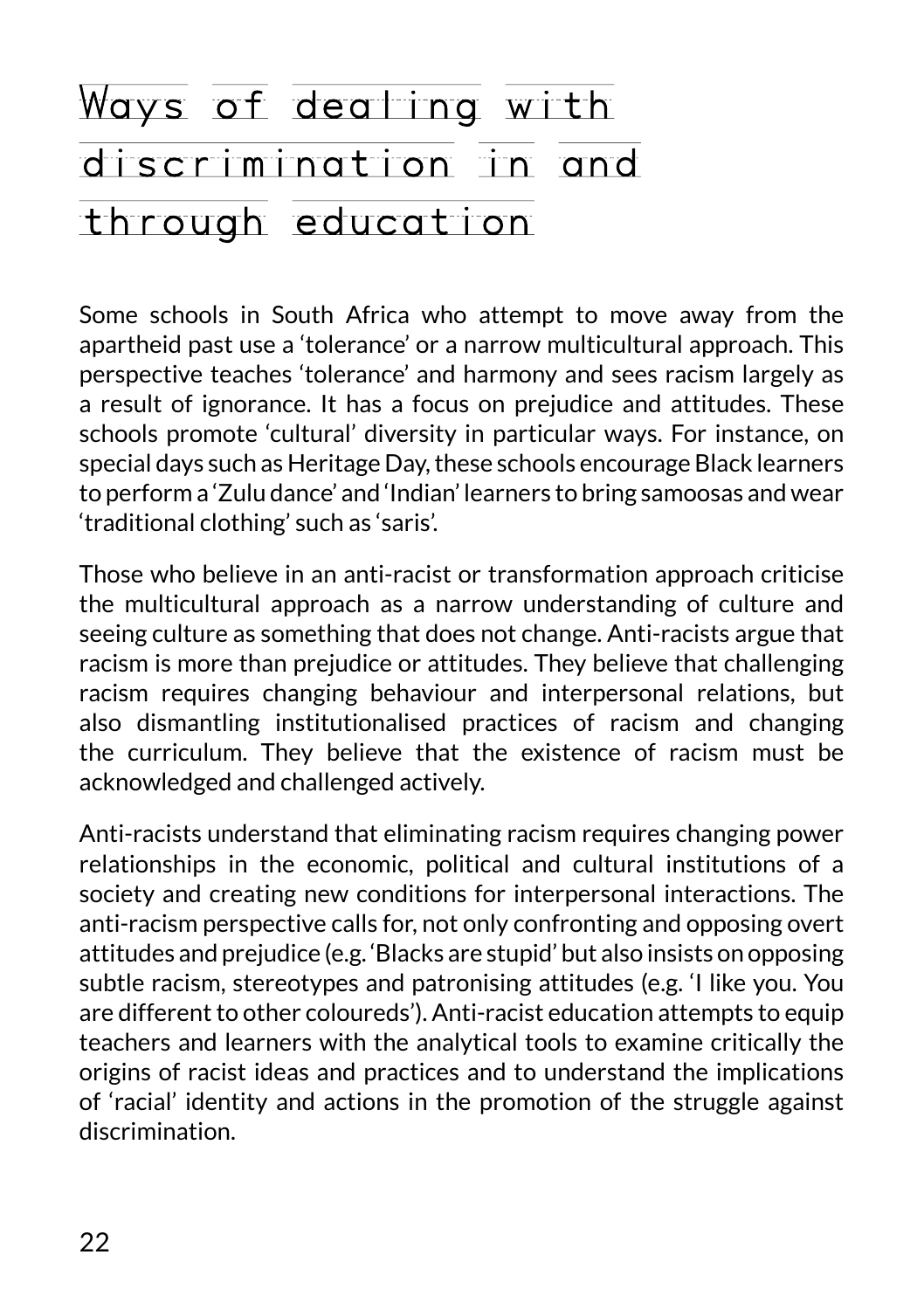- Racial problems and conflicts exist because of prejudice. Prejudice is an individual problem. Some individuals are more inclined to be strongly prejudiced because of their personality type or their particular growing up and life experiences.
- Prejudice appears when there is contact and interaction among people who are racially and culturally different from each other.
- Prejudices, which results from lack of knowledge about each other and from stereotypes that seem 'natural', is a way to make sense out of unfamiliar and complex situations when there is little knowledge

#### **Tolerance Transformation**

- Racial problems and conflicts are rooted in racism, a systemic problem that functions at both institutional and interpersonal levels.
- Racism is created as a method for one society or group of people in a society to rule and control another society or groups of people within a society. Often the real reason for this is greed, and its consequences are economic, political and cultural benefits to the group that holds the power and exploitation and physical, emotional, and spiritual degradation of those who are the targets of the racism.
- All individuals born into a society that practices institutional racism get lessons in how to participate in its many forms. Families, schools, and the media play major roles in this socialisation process, and teach all of us to participate – actively by being direct perpetrators and passively by quiet acceptance of benefits, and acquiescence (agreement) to racism directed to or against one's own group, or even another racial group.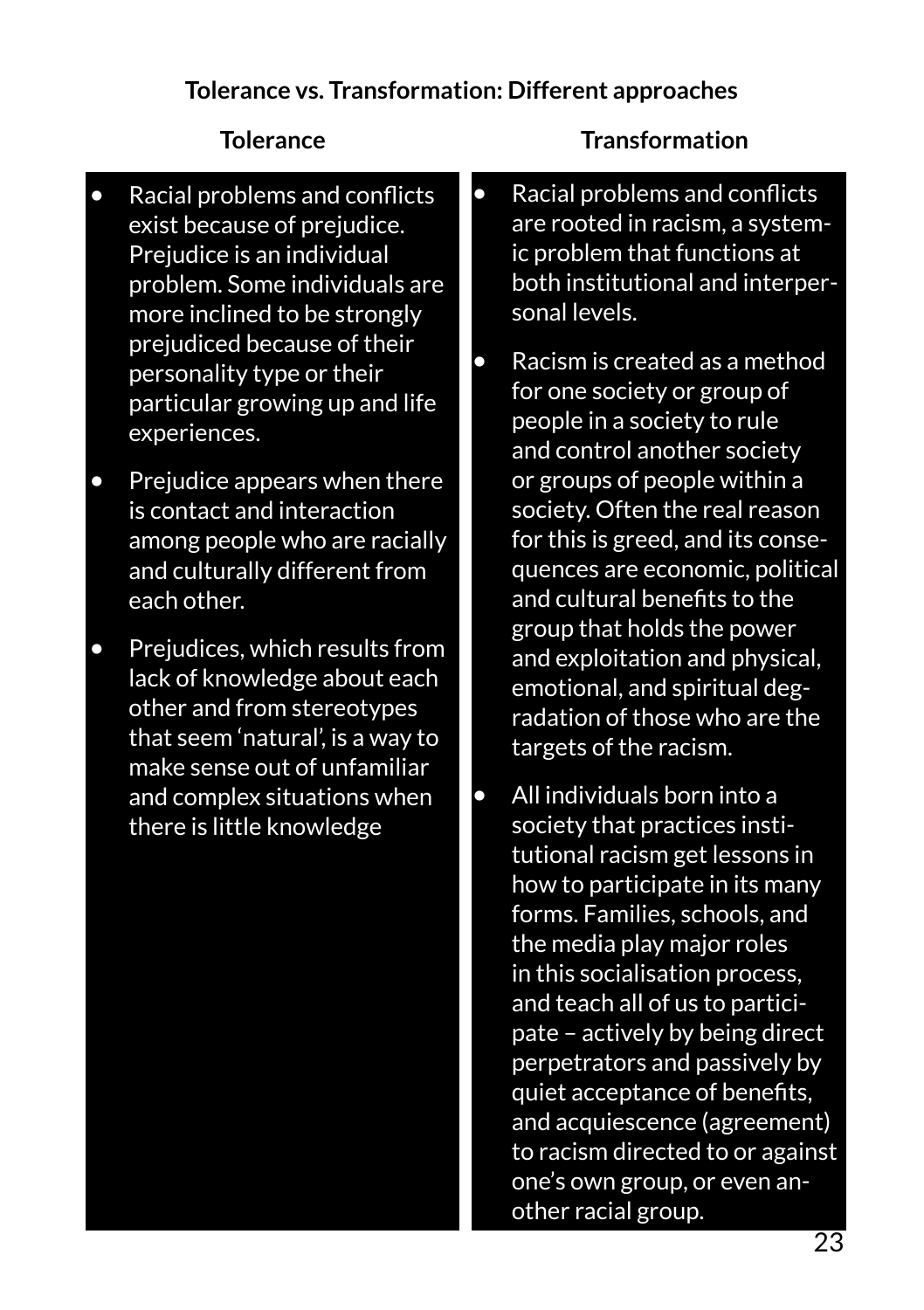#### **Assumptions about what needs to change**

| <b>Tolerance</b>                                                                                                                                                                                                                                                                                                     |           | <b>Transformation</b>                                                                                                                                                                                                                                                                                                                                                                                                                                                                                                                                                         |
|----------------------------------------------------------------------------------------------------------------------------------------------------------------------------------------------------------------------------------------------------------------------------------------------------------------------|-----------|-------------------------------------------------------------------------------------------------------------------------------------------------------------------------------------------------------------------------------------------------------------------------------------------------------------------------------------------------------------------------------------------------------------------------------------------------------------------------------------------------------------------------------------------------------------------------------|
| Changing individual attitudes<br>and behaviours leads to the<br>elimination of prejudice and<br>discrimination.<br>People learn to be non-prej-<br>udiced through gaining more<br>facts and information about<br>different cultures and through<br>increased interaction with peo-<br>ple different from themselves. | $\bullet$ | Individual changes in attitudes<br>and behaviour are necessary,<br>but not sufficient to eliminate<br>racism. Knowledge, respect,<br>and appreciation of different<br>cultures are necessary, but also<br>not sufficient.<br>Eliminating racism requires<br>restructuring power relation-<br>ships in the economic, political,<br>and cultural institutions of the<br>society, and creating new condi-<br>tions for interpersonal interac-<br>tions. Examining the dynamics<br>of oppression and power and<br>how individuals participate in<br>these dynamics are essential. |
|                                                                                                                                                                                                                                                                                                                      |           | Individuals can learn to be<br>anti-racist activists, developing<br>the skills to work with others<br>to create systemic, institutional<br>changes. Conversely, insti-<br>tutional change will result in<br>greater opportunities to fos-<br>ter the development of more<br>people who strongly support<br>diversity and social, economic<br>and political justice.                                                                                                                                                                                                           |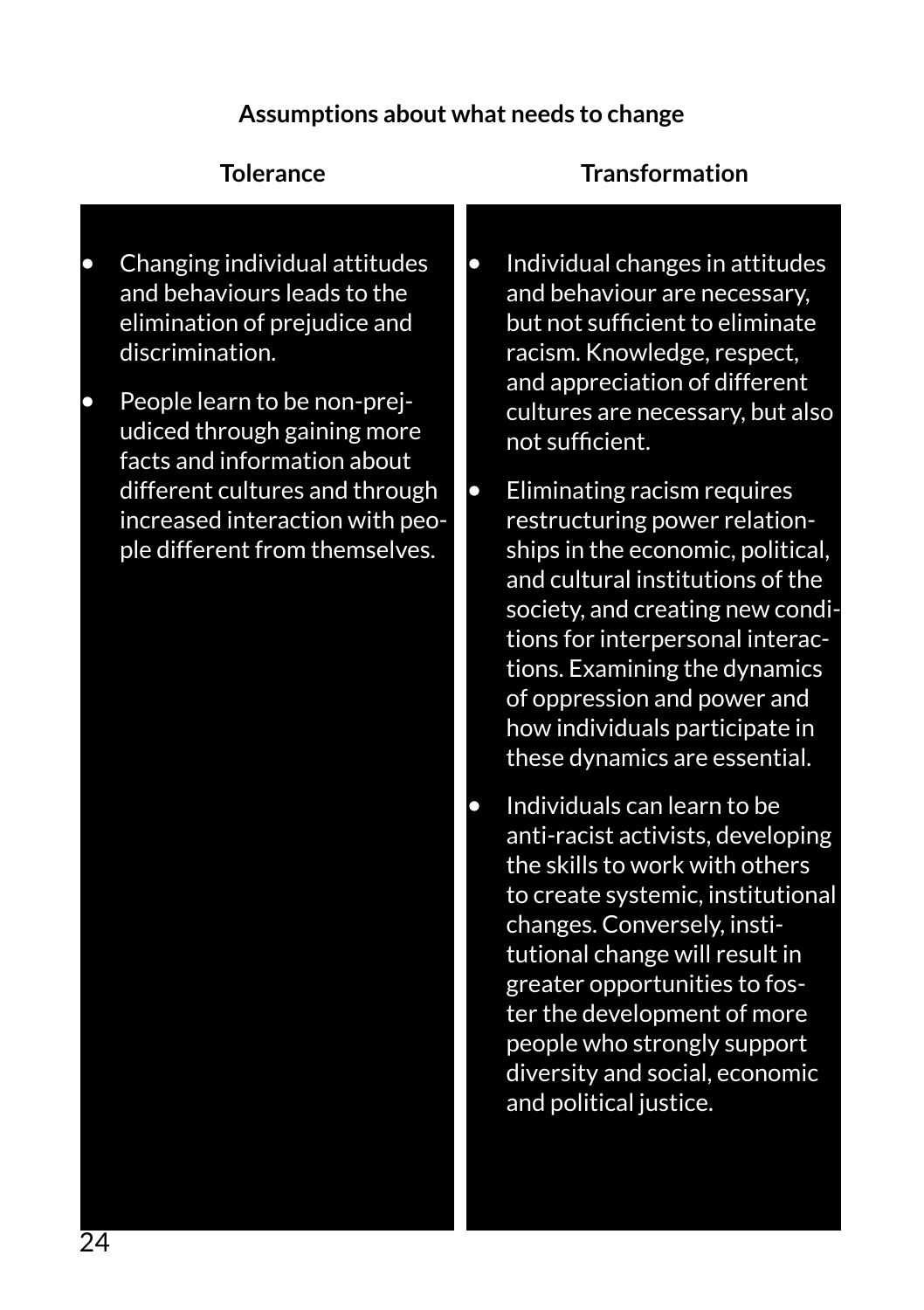#### **Assumptions about who needs anti-discrimination education**

|           | <b>Tolerance</b>                                                                                                                                      |                        | <b>Transformation</b>                                                                                                                                                                                                                                                                                                                                                                                                                  |
|-----------|-------------------------------------------------------------------------------------------------------------------------------------------------------|------------------------|----------------------------------------------------------------------------------------------------------------------------------------------------------------------------------------------------------------------------------------------------------------------------------------------------------------------------------------------------------------------------------------------------------------------------------------|
| $\bullet$ | Children from groups that<br>are the targets of racial preju-<br>dice need anti-discrimination<br>education to build up their 'low<br>self-esteem'.   | $\bullet$              | Everyone needs anti-discrimi-<br>nation education in all educa-<br>tional settings.<br>The issues and tasks will vary<br>for children depending on their                                                                                                                                                                                                                                                                               |
| $\bullet$ | Children in mixed/integrated<br>settings need anti-discrimina-<br>tion education to learn about<br>each other.                                        |                        | racial and cultural background<br>as well as their family and life<br>experiences.                                                                                                                                                                                                                                                                                                                                                     |
| $\bullet$ | Children in all-black or all-white<br>settings do not usually need<br>anti-discrimination education<br>because problems of prejudice<br>do not arise. | $\bullet$<br>$\bullet$ | Teachers and parents, as well as<br>children, need to engage in anti-<br>discrimination education.<br>Even in all-black or all-white<br>settings there can be discrimi-<br>nation for example, discrimi-<br>nation against black students<br>from other countries in an all-<br>black classroom or Shangaan-<br>speaking learners in a largely<br>Zulu-speaking class or against<br>women or disable learners in a<br>mixed classroom. |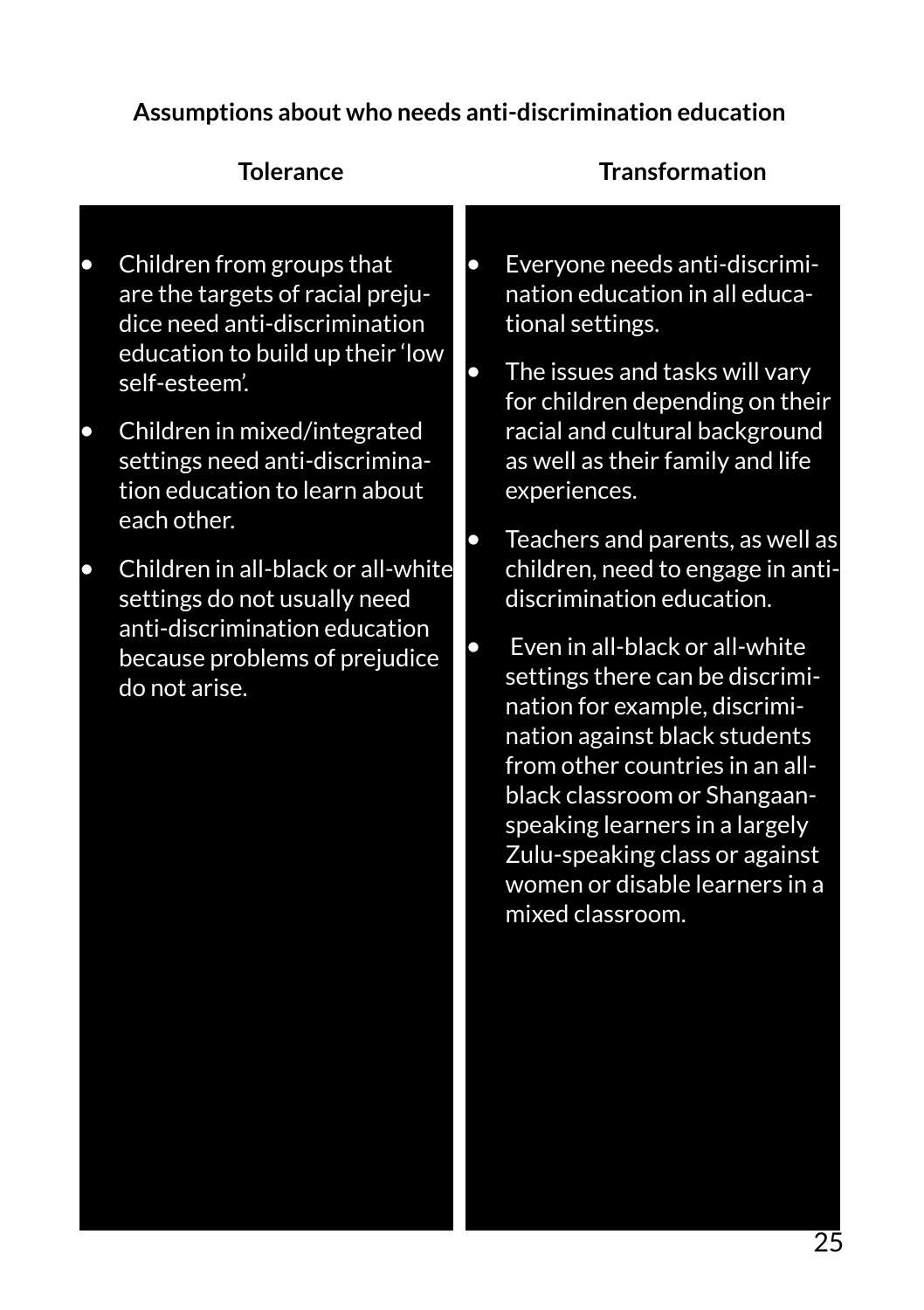#### **Working with Parents**

|           | Tolerance                                                                                                                                                                                                                                                                                                                                                                                                     |           | <b>Transformation</b>                                                                                                                                                                                                                                                                                                                                                                                                    |
|-----------|---------------------------------------------------------------------------------------------------------------------------------------------------------------------------------------------------------------------------------------------------------------------------------------------------------------------------------------------------------------------------------------------------------------|-----------|--------------------------------------------------------------------------------------------------------------------------------------------------------------------------------------------------------------------------------------------------------------------------------------------------------------------------------------------------------------------------------------------------------------------------|
| $\bullet$ | Teachers occasionally ask<br>parents to share special cultural<br>activities, such as cook a holi-<br>day food, dress in traditional<br>clothing, show pictures of their<br>country of origin.                                                                                                                                                                                                                | $\bullet$ | Parents and family caregiv-<br>ers collaborate in curriculum<br>development, implementation<br>and evaluation.<br>Teachers use a variety of strate-<br>gies that actively and regu-                                                                                                                                                                                                                                      |
| $\bullet$ | Teachers may read about or ask<br>for information about the most<br>visible aspects of each family's<br>cultures, such as foods, mu-<br>sic, and favourite objects, but<br>usually do not learn about the<br>underlying aspects, like beliefs<br>and rules about teacher-child<br>interaction and preferred learn-<br>ing styles. Nor, even if known,<br>are these incorporated into<br>daily classroom life. | $\bullet$ | larly involve parents, including<br>provisions for languages other<br>than English.<br>Parents'/family caregivers'<br>knowledge about their home<br>culture is essential information<br>for adapting the curriculum to<br>each child's needs.<br>Parents regularly share their<br>daily life experiences at home<br>and work, as well as special<br>holiday events. Parents who are<br>activists in any aspect of social |

justice work also share these

experiences.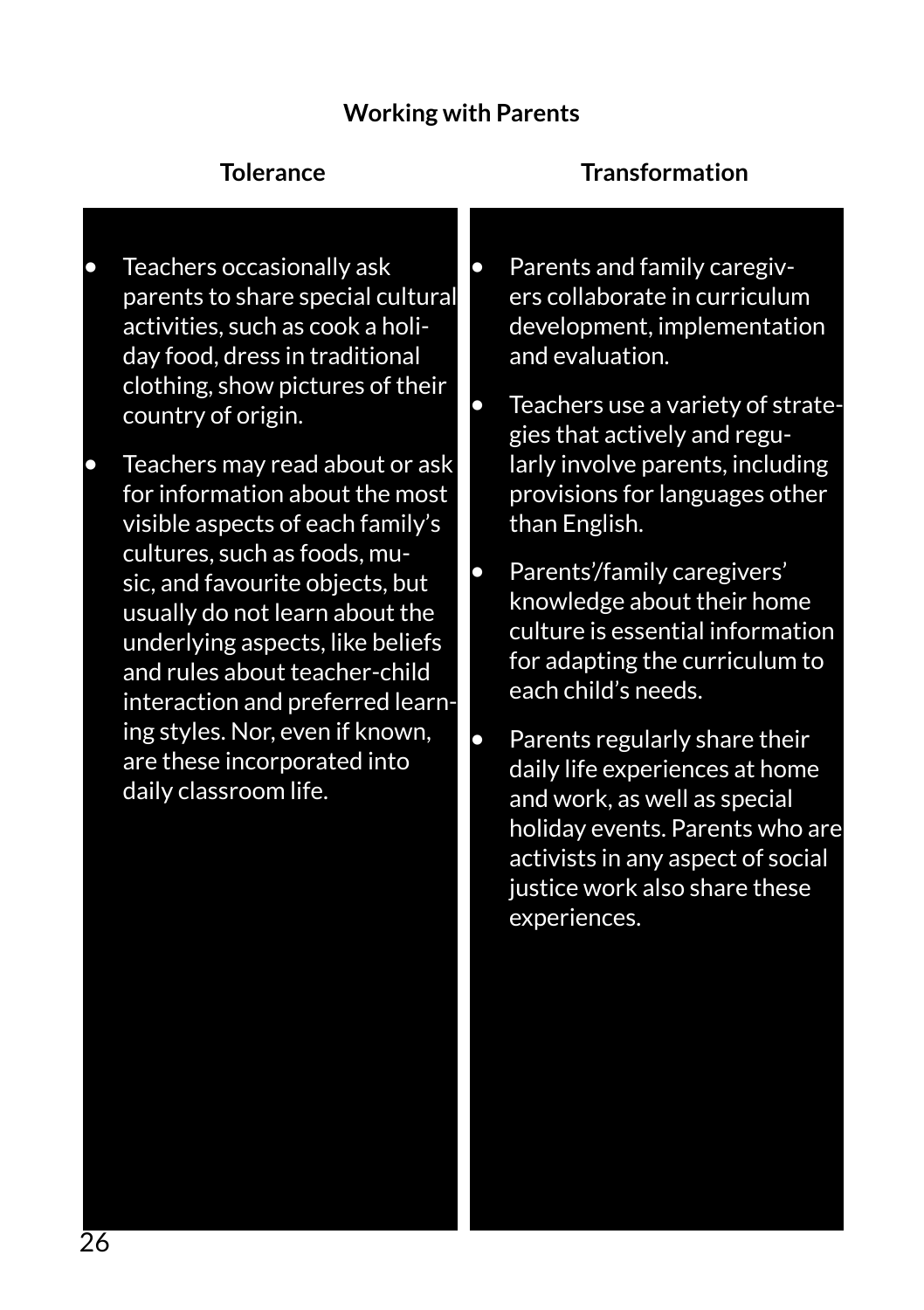#### **Goals**

|           | <b>Tolerance</b>                                                                                                                                                             |                        | <b>Transformation</b>                                                                                                                                                                         |
|-----------|------------------------------------------------------------------------------------------------------------------------------------------------------------------------------|------------------------|-----------------------------------------------------------------------------------------------------------------------------------------------------------------------------------------------|
| $\bullet$ | Teaching about 'different' cul-<br>tures, that is cultures of racial<br>and ethnic groups.<br>Advocating for appreciation,<br>enjoyment, and tolerance of<br>other cultures. | $\bullet$<br>$\bullet$ | Fostering the development of<br>people of all ages to be activists<br>in the face of injustice directed<br>at them of others.<br>Constructing a knowledgeable<br>and confident self-identity. |
|           |                                                                                                                                                                              | $\bullet$              | Developing empathetic, com-<br>fortable, and knowledgeable<br>ways of interacting with people<br>from a range of cultures and<br>backgrounds.                                                 |
|           |                                                                                                                                                                              | $\bullet$              | Learning to be critical thinkers<br>about various forms of discrimi-<br>nation.                                                                                                               |
|           |                                                                                                                                                                              |                        | Working with others to create<br>concrete changes at the institu-<br>tional and interpersonal levels.                                                                                         |
|           |                                                                                                                                                                              | $\bullet$              | Instilling the idea that anti-<br>discrimination education is a<br>process, rather than an end in<br>itself, and is a life-time journey.                                                      |
|           |                                                                                                                                                                              |                        |                                                                                                                                                                                               |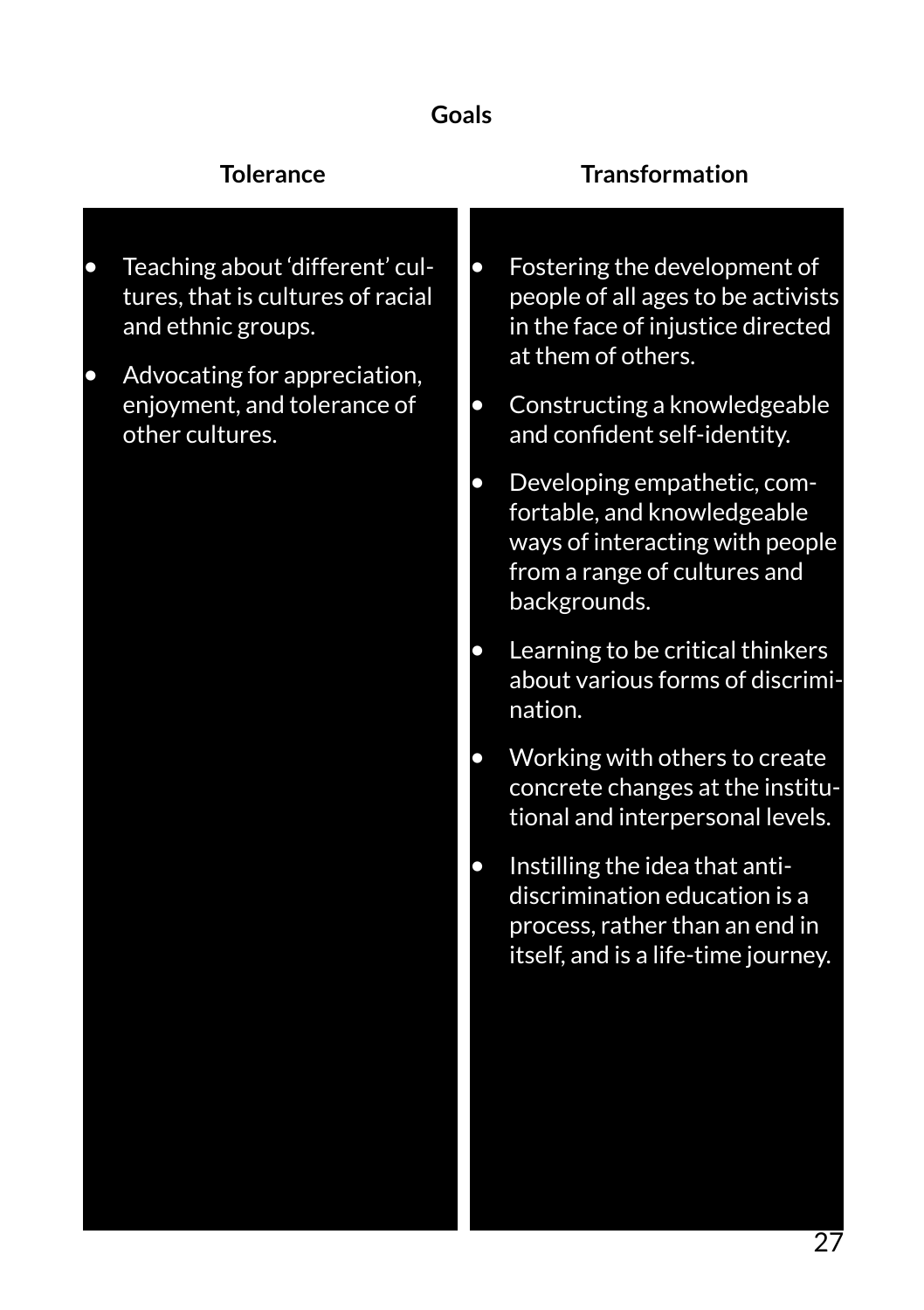#### **Teacher Preparation**

| <b>Tolerance</b>                                                                                                                                                                      |           | <b>Transformation</b>                                                                                                                                                                 |
|---------------------------------------------------------------------------------------------------------------------------------------------------------------------------------------|-----------|---------------------------------------------------------------------------------------------------------------------------------------------------------------------------------------|
| Training content typically con-<br>sists of information about vari-<br>ous cultures and a compilation<br>of multicultural activities to use<br>with children.                         | $\bullet$ | Teacher training challenges<br>students to uncover, face, and<br>change their own biases, dis-<br>comforts and misinformation;<br>and identify and alter educa-                       |
| Methods tend to emphasise<br>providing information through<br>readings and 'spokespeople'<br>from various ethnic groups.                                                              |           | tional practices that collude<br>with racism and other institu-<br>tionalised discrimination and<br>prejudice.                                                                        |
| Training does not require<br>teachers to uncover or change<br>their own biases and discom-<br>forts, or to learn about the<br>dynamics and manifestations of<br>institutional racism. |           | Training also enables students<br>to understand their own cul-<br>tural identity and behaviours,<br>and develop culturally sensitive<br>and relevant ways to interact<br>with people. |
|                                                                                                                                                                                       |           | Diversity and equity issues are<br>integrated into all aspects of<br>the teacher-training curricu-<br>lum.                                                                            |
|                                                                                                                                                                                       |           | Training methods rely on expe-<br>riential and co-operative peer<br>learning, as well as on informa-<br>tion giving and gathering                                                     |
|                                                                                                                                                                                       |           |                                                                                                                                                                                       |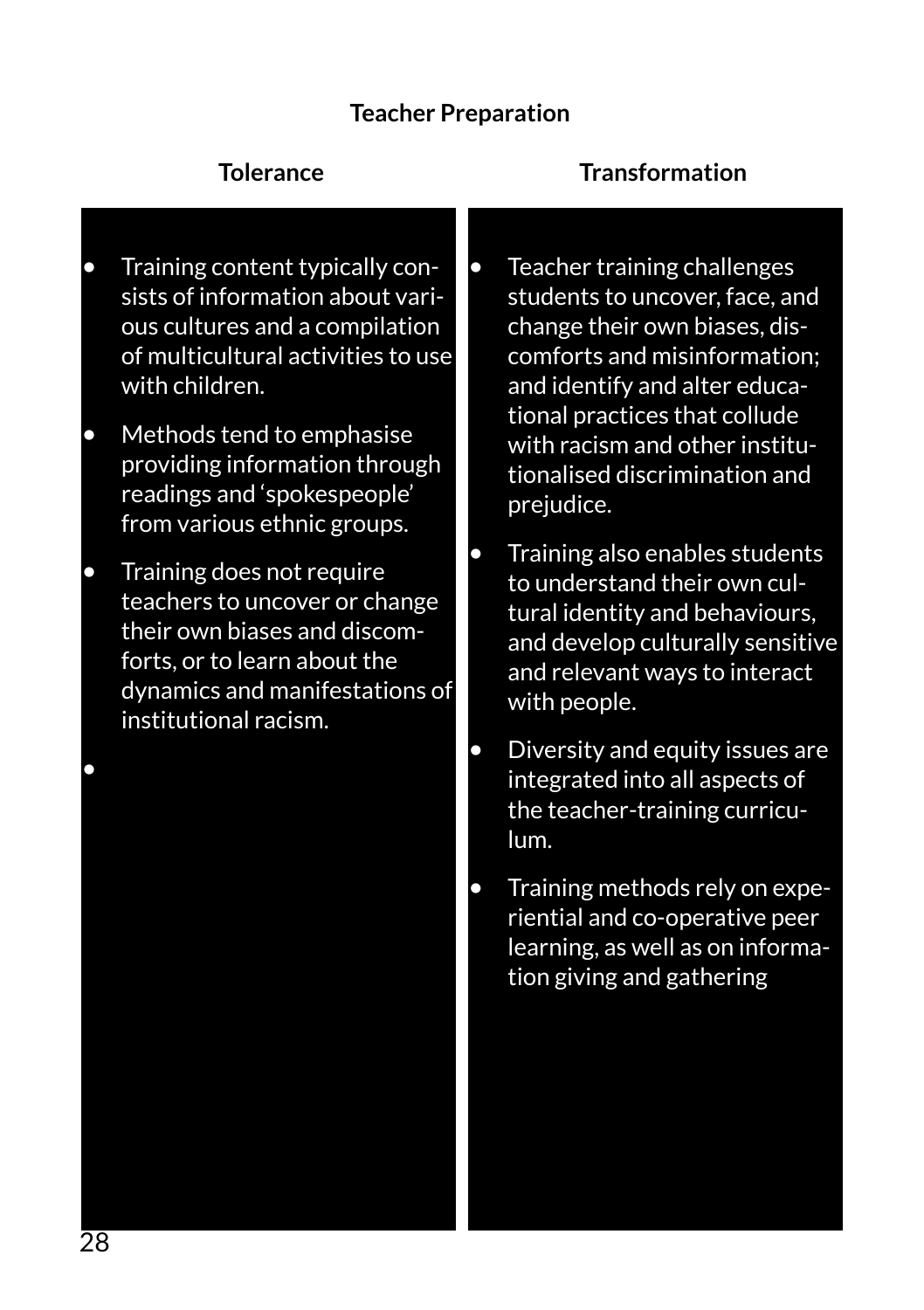#### **Anti-Discrimination in Schools**



Over a decade ago, a South African Human Rights report made a number of recommendations to address the legacy of apartheid in schools. Many of these ideas have not been implemented. The report also listed many resources-videos, posters, books, teaching guides and music-that could be used by schools. Two important recommendations were:

#### **- The need for an anti-discrimination policy in each school.**

In the same way that schools are obliged to develop a code of conduct, an admissions policy and a mission statement, so must they develop an anti-discrimination policy. The South African Schools Act may need to be amended to ensure that the development of such a policy is the responsibility of, and adhered to by school governing bodies. This is one way of prompting school communities to begin examining their practices. It has been found that the process of constructing a school policy in itself raises important issues about school management and ethos in ways that proved to be value to the overall functioning and learning of students. Such a policy must be developed by constituents of the school community. While it should adhere to the national policy, it should also be relevant to the local school context. The Basic Education Department must support this process and disseminate guidelines to all governing bodies to facilitate the development of such a policy. Schools are already overburdened with tasks so support is essential and developing this policy in schools will take time. Teachers unions, student organisations, school governing bodies and other organisations must be meaningfully consulted.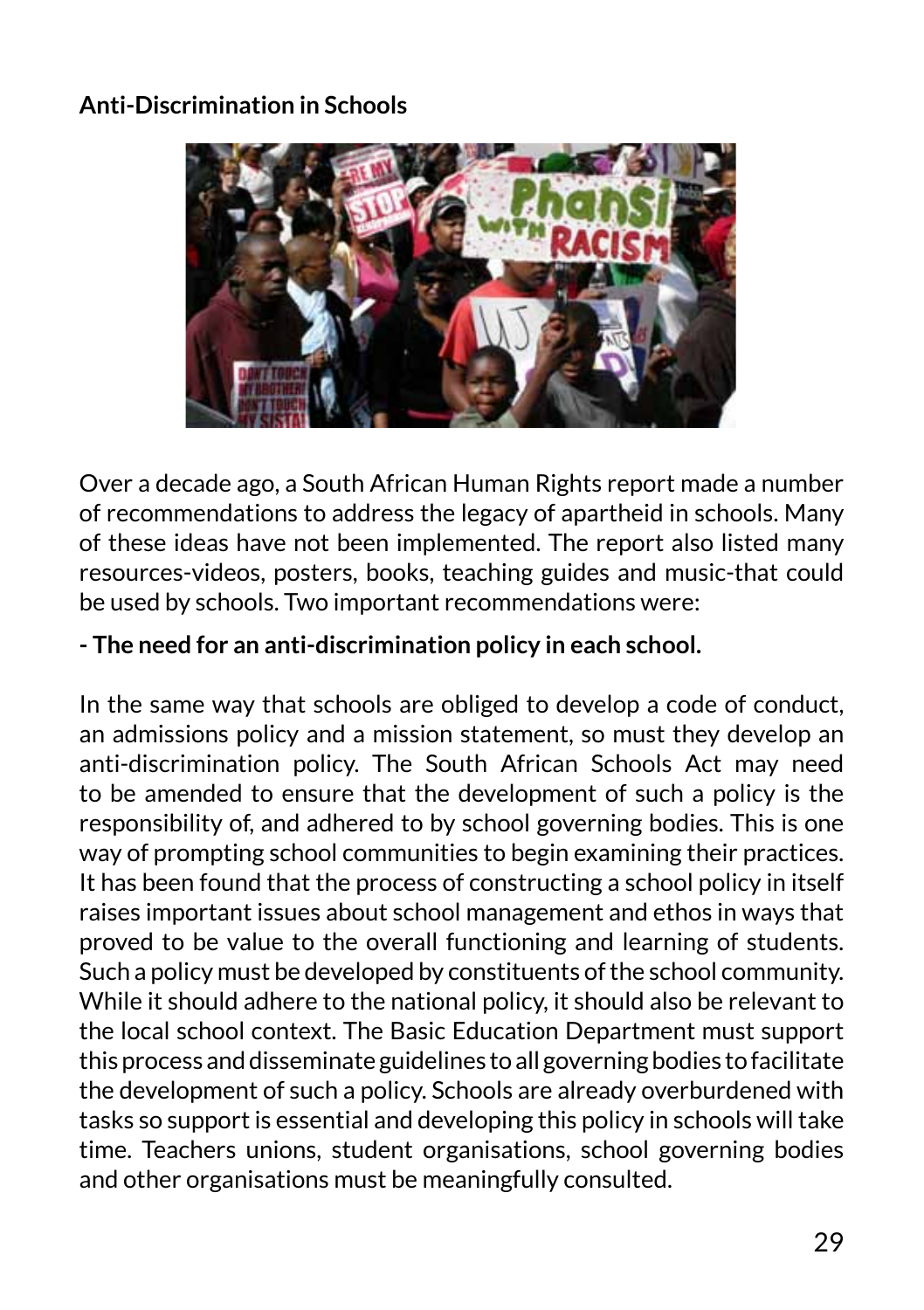The guidelines and the policy should address all activities of the school. These include learning, teaching, organisation, management and extracurricular activities. Ideally, it should encompass:

- staff development: new practices, perspectives, skills and expectations;
- curriculum development: new subject matter, topics, materials, as well as new practical classroom methods and approaches, including the design of lessons to address racism and issues of language;
- organisational and management issues;
- the relationship between the school and the community;
- developing support, mentoring, counseling and advisory services;
- holding regular workshops to address discrimination;
- proactively increasing the involvement of parents in school governing bodies and the school's activities by creating a more conducive environment and examining inhibiting factors;
- addressing the issue of language by, for example, encouraging the development of conversational and communication skills in the language spoken by most people in the province in which the school is situated;
- developing sports codes which cater for all groups; and

The report also argued for a code of good practice and a compulsory course on human rights to be established in schools. Each school will finally determine its policy in the light of its own circumstances. However, certain elements are common to all. There will be: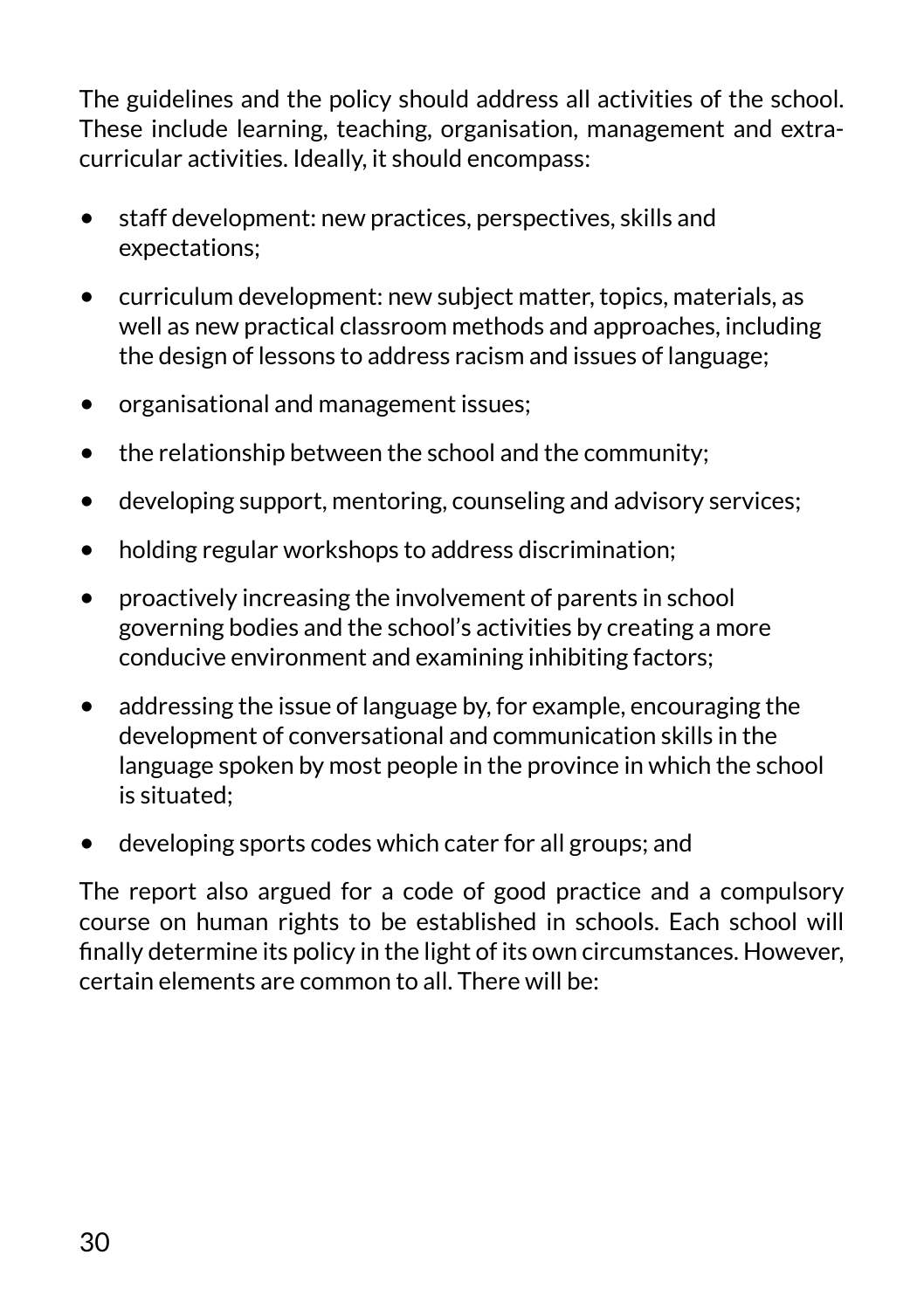- 1. A clear, unambiguous statement of opposition to any form of discrimination.
- 2. A clear indication of what is not acceptable and the procedures, including sanctions, to deal with any transgressions.
- 3. An explanation of the way in which the school intends to develop practices which both tackle discrimination and create educational opportunities which make for a cohesive society and a local school community in which diversity can flourish.
- 4. An outline of the measures by which developments will be monitored and evaluated.

One way of assisting this process is by providing a kit of learning resources including literature and audiovisual material, as well as a list of non-governmental organisations that could provide training, advice and additional resources. This kit should be readily accessible to schools. It must be stressed that these kits should serve as a resource and an aid. They should be used by teachers to develop their own programmes relevant to the context they find themselves in. Many teachers are eager to experiment but struggle to lay their hands on relevant resources.

#### **- Pre-service Education and Training (PRESET) for Teachers and Inservice Education and Training (INSET).**

Teachers are the most important agents in ensuring the development of anti-discrimination in schools. Crucially teachers must be inspired, motivated, supported and provided with adequate resources. Presently the education of future teachers in our universities do not, except in a few cases, adequately embrace anti-discrimination both in the formal courses offered and in instilling a sense of importance for this. Insufficient attention too has been given to INSET (that is, when students have become teachers and need to be provided with constant training and development). Teacher unions, through their media, meetings and conferences also have a vital role to play. Several human rights organizations and non-governmental organizations have developed many creative programmes and should be encouraged to assist.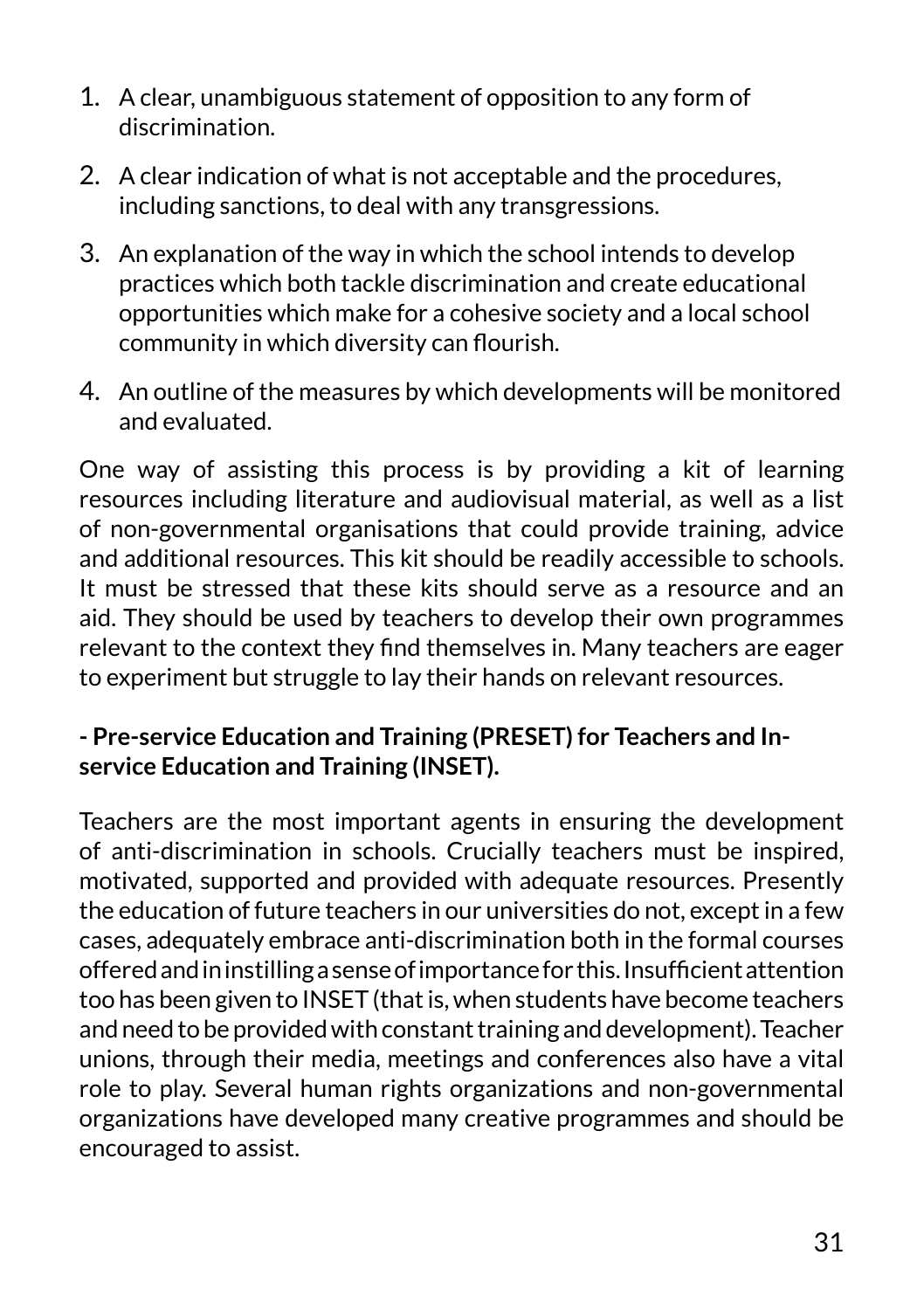## Useful Resources

All of the books and articles mentioned in this booklet are listed below and can be obtained from the CERT offices. We have also included other relevant texts and guides.

Ayers, W., Hunt, JA, Quinn, T. (eds).1998. Teaching For Social Justice, Teachers College Press: New York.

Ben Jelloun, T. 2005. Racism Explained To My Daughter, PRAESA: Cape Town.

Early Learning Resource Unit. 1997. Shifting Paradigms: Using an antibias strategy to challenge oppression and assist transformation in the South African context. Cape Town: Early Learning Resource Unit.

Eyber, C., Dyer, D. and Versfeld, A. 1997. Resisting Racism – A Teacher's Guide to Equality in Education. Cape Town: TLRC and Idasa.

Galeano, E. 2000. Upside Down: A Primer for the Looking-Glass World, Picador: New York.

Gill, D and Levidow, L (eds). 1987. Anti-Racist Science Teaching. Free Association Books: London.

International Council on Human Rights Policy, 2001. Racism: Economic Roots of Discrimination. Unpublished Report.

Kallaway, P (ed). 2002. The History of Education Under Apartheid, Pearson: Pinelands.

Lee, E., Menkart, D. and Okazawaley, M. 1998. Beyond Heroes and Holidays. Washington: Network of Educators on the Americas.

Lee, E. 1995. Taking Multicultural, Anti-racist Education Seriously. In Rethinking Schools: An Agenda for Change. New York: New Press.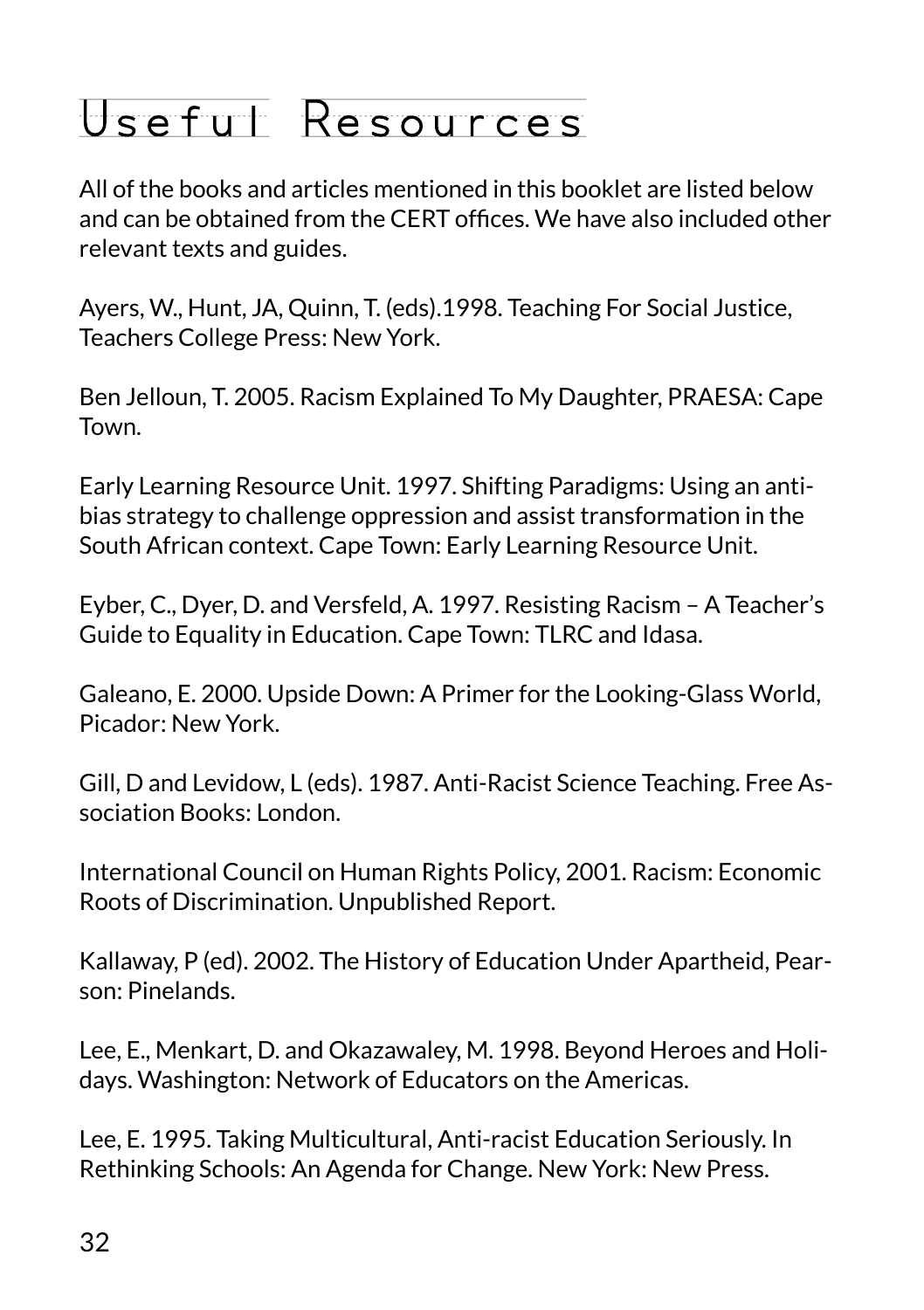Mamdani, M. 2001. When Victims Become Killers. Colonialism, Nativism, and the Genocide in Rwanda. Cape Town: David Philip.

Naidoo, B. 1992. Through Whose Eyes? Exploring Racism: Reader, Text and Context, Trentham Books: Oakhill.

Nkomo, Mokubung (ed). 1990. Pedagogics of Domination: Toward A Democratic Education in South Africa, Africa World Press: Asmara.

Rodney, W. 1972. How Europe Underdeveloped Africa, Bogle'L'Ouverture Publications: London, Tanzania Publishing House: Dar es Salaam.

Sekete, P, Shilubane, M, Moila, B. 2001. Deracialisation and Migration of Learners in South African Schools: Challenges and Implications, HSRC: Pretoria.

Smit, W. and Hennessy, K. 1995. Taking South African Education out of the Ghetto – An Urban-Planning Perspective. Cape Town: Buchu Books and UCT Press.

Soudien, C. 1998. "Our school is not coloured" – Struggling with Identity at City Central, Cape Town, South Africa. In Going for the Gap. Kenwyn: Juta.

Vally, S and Dalamba, Y. 1998. Racism, 'Racial Integration' and Desegregation in South African Public Secondary Schools, SAHRC: Johannesburg.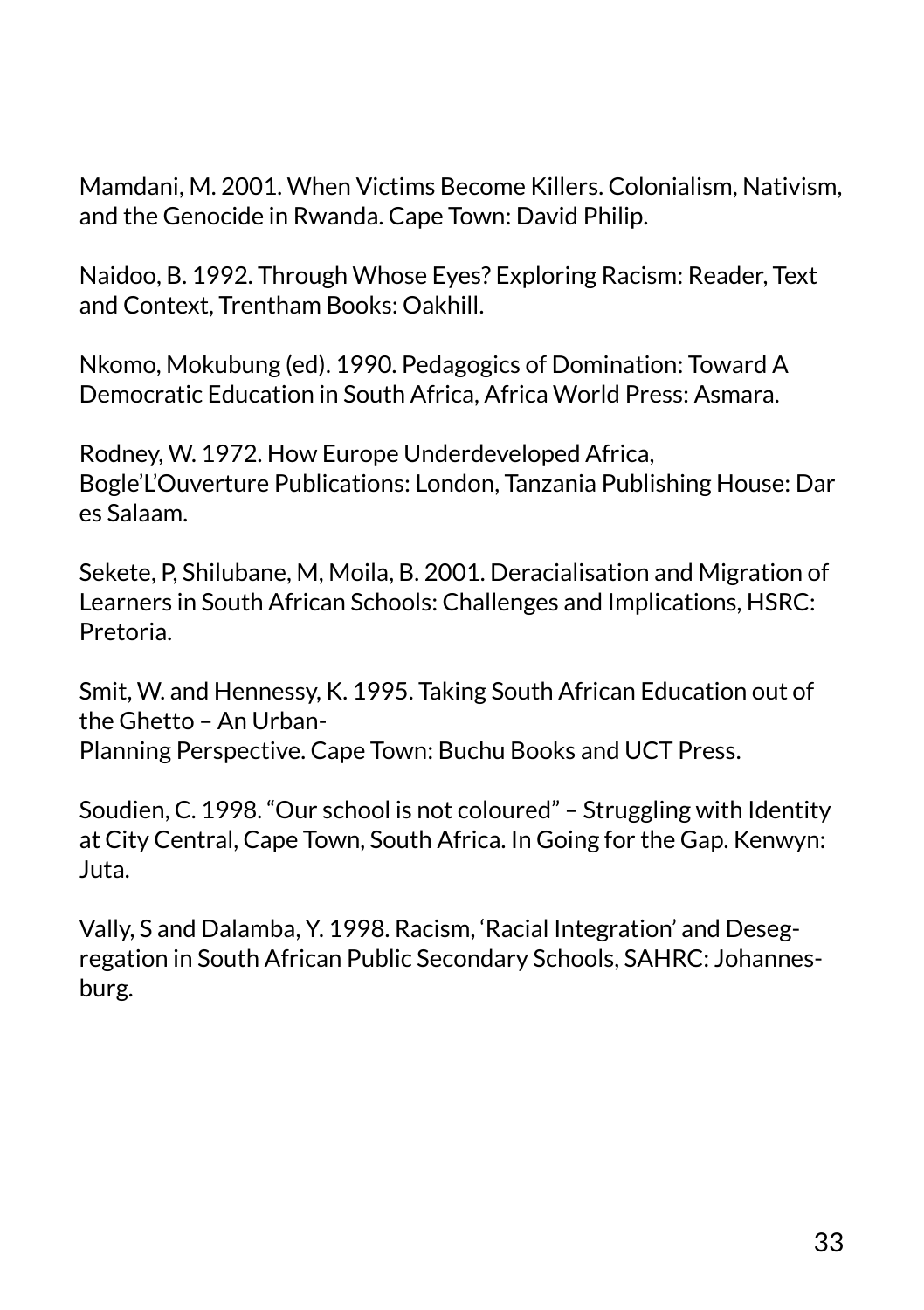## Useful Contacts for resources, complaints, training and research

#### **Centre for the Advancement of Non-Racialism and Democracy** Nelson Mandela Metropolitan University Phone: 082 881 8015 E-Mail: [allan.zinn@nmmu.ac.za](mailto:allan.zinn@nmmu.ac.za)

#### **Department of Basic Education**

Directorate: Race and Values Phone: 012 312 5080 E-mail: [values@doe.gov.za](mailto:values@doe.gov.za) Website:<www.education.gov.za>

#### **Ditshwanelo Caras Trust**

Phone: 011 476 2226 E-Mail: [caras@mail.ngo.za](mailto:caras@mail.ngo.za) Website:<www.caras.org.za>

#### **Project for the Study of Alternative Education in South Africa**

University of Cape Town Private Bag Rondebosch 7701 Phone: 021 650 4013 E-Mail: [edu-praesa@uct.ac.za](mailto:edu-praesa@uct.ac.za) Website:<www.praesa.org.za>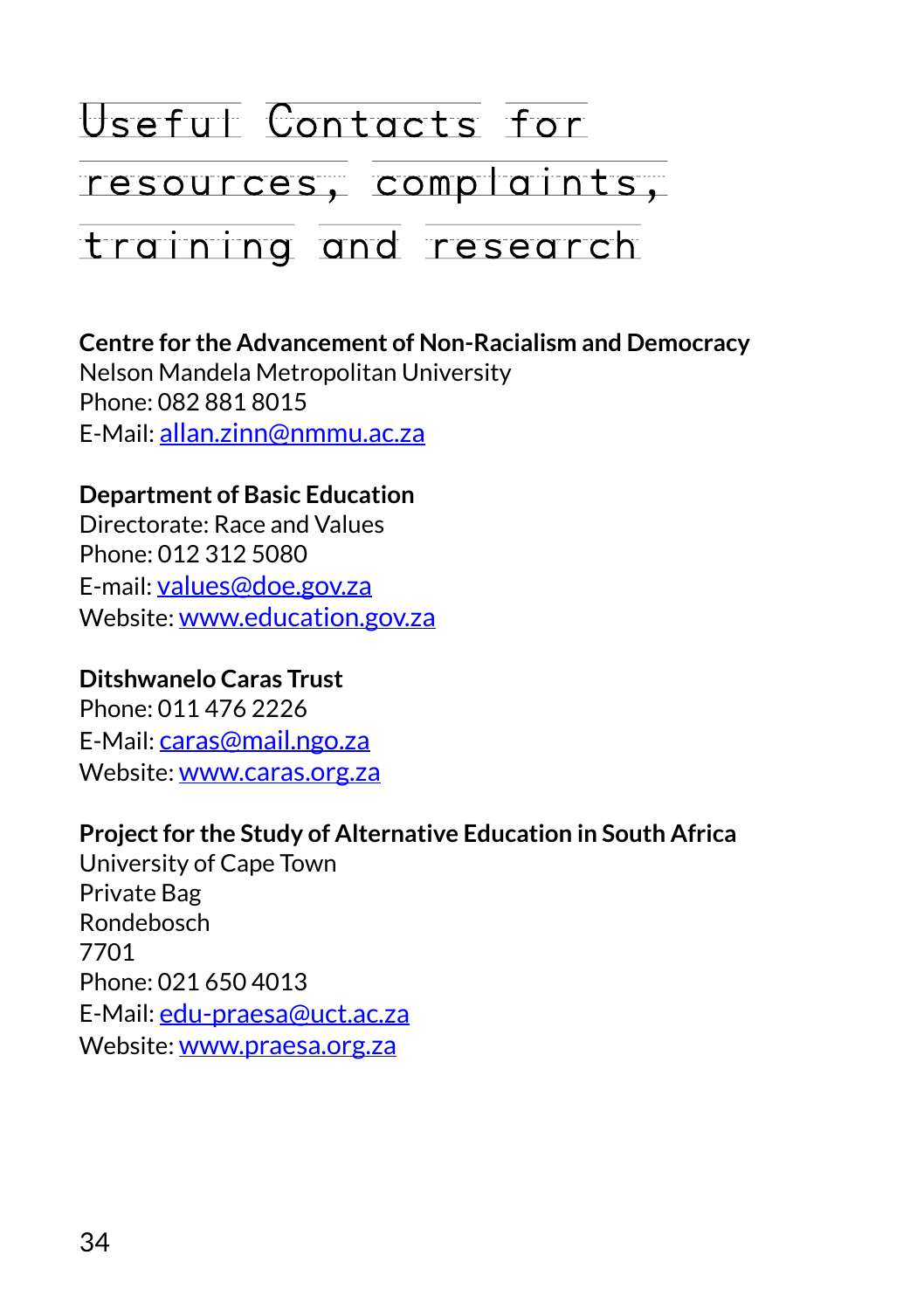#### **South African Human Rights Commission**

Gauteng (Head Office) 29 Princess of Wales Terrace Corner of York and St Andrews Streets Houghton Phone: 011 484 8300 Fax: 011 484 7149 E-mail: [info@sahrc.org.za](mailto:info@sahrc.org.za) Website:<www.sahrc.org.za>

#### **The Children's Movement**

Children's Resource Centre (CRC) 3 Milner Road Rondebosch Cape Town Phone: 021 686 6898 Fax: 021 686 6901 E-mail: [crcchild@telkomsa.net](mailto:crcchild@telkomsa.net) Website:<www.childrensmovement.org.za>

#### **Umtapo Centre**

P.O. Box 2792 Durban 4001 Phone: 031 309 3350 E-mail: [info@umtapo.co.za](mailto:info@umtapo.co.za) Website:<www.umtapo.co.za>